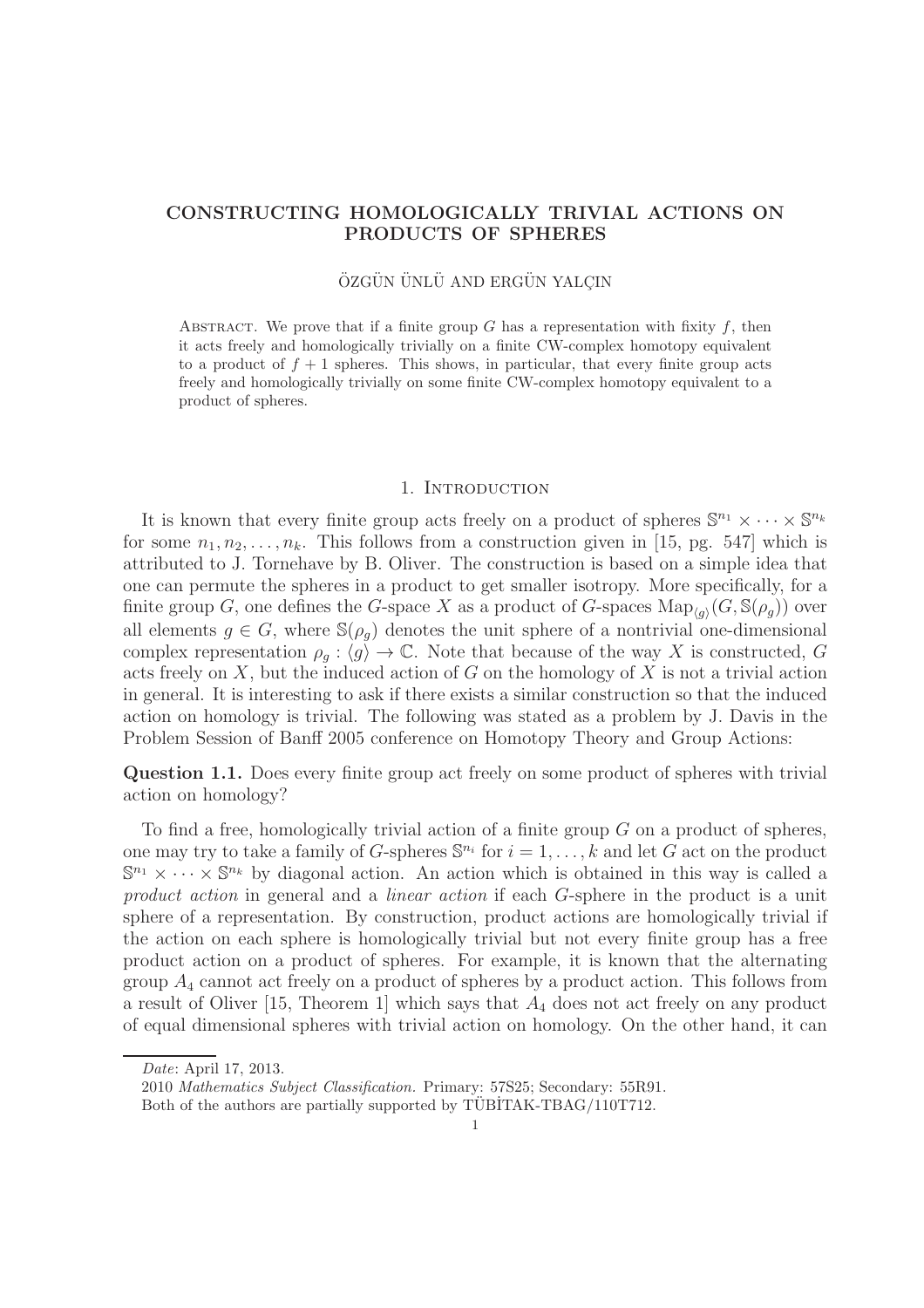be shown that  $A_4$  acts freely on  $\mathbb{S}^2 \times \mathbb{S}^3$  with trivial action on homology. So, one cannot answer the above question affirmatively by considering only the product actions.

The situation with  $A_4$  is not an exceptional case. For example, if one searches through the characters of a finite group  $G$  and tries to see when  $G$  has a family of characters  $\chi_1, \ldots, \chi_k$  such that G acts freely on  $\mathbb{S}(\chi_1) \times \cdots \times \mathbb{S}(\chi_k)$ , then one notices that not many groups have such a family of characters. In fact, Urmie Ray [16] showed that finite groups which have free linear actions are very rare: If a finite group  $G$  has a free linear action on a product of spheres, then all nonabelian simple sections of G are isomorphic to  $A_5$  or  $A<sub>6</sub>$ .

In this paper we attack the problem stated above using some more recent construction methods that were developed to study the rank conjecture. In particular, we use some ideas from our earlier papers [19] and [20] where we constructed free actions on products of spheres for finite groups which have representations with small fixity and for  $p$ -groups with small rank. Fixity of a representation  $V$  of a finite group  $G$  over a field  $F$  is defined as the maximum of dimensions  $\dim_F V^g$  over all elements  $g \in G - \{1\}$ . If  $\rho : G \to U(n)$ is a faithful complex representation with fixity f, then G acts freely on the space  $X =$  $U(n)/U(n-f-1)$ . For small values of f, one can modify the space X to obtain a free action on a product of  $f + 1$  spheres (see [1] and [19]). In this paper we improve this result to all values of fixity for actions on finite CW-complexes homotopy equivalent to product of spheres.

**Theorem 1.2.** Let  $G$  be a finite group. If  $G$  has a faithful complex representation with fixity f, then G acts freely on a finite complex X homotopy equivalent to a product of  $f + 1$  spheres with trivial action on homology.

We prove this theorem using a recursive method for constructing free actions. In fact in the construction we use symplectic representations instead of complex representations and obtain free actions on a products of spheres with dimensions  $n_i \geq 3$ . The recursive method involves the construction of a G-equivariant spherical fibration  $p: E \to X$  over a given finite G-CW-complex X in each step. We require that the total space  $E$  is also homotopy equivalent to a finite  $G$ -CW-complex and that the  $G$ -action on E has smaller isotropy than the  $G$ -action on  $X$ . Once they are constructed, by taking fiber joins these fibrations can be replaced by G-fibrations which are non-equivariantly homotopy equivalent to trivial fibrations. This gives a  $G$ -action on a finite CW-complex Y homotopy equivalent to  $X \times \mathbb{S}^N$  for some  $N > 0$ . Using this method, after some steps, one gets a free action on a product of spheres. This method was first developed by Connolly and Prassidis [4] and later used also in [2] and [18].

Since every finite group has a faithful complex representation, every finite group has a complex representation with fixity f for some positive integer f. Hence, as a corollary of Theorem 1.2 we obtain an affirmative answer to Question 1.1 in homotopy category.

# Corollary 1.3. Every finite group acts freely and homologically trivially on some finite CW-complex X homotopy equivalent to a product of spheres

The paper is organized as follows: In Section 2, we introduce G-fibrations and discuss the effects of taking fiber joins of G-fibrations. In Section 3, we discuss the equivariant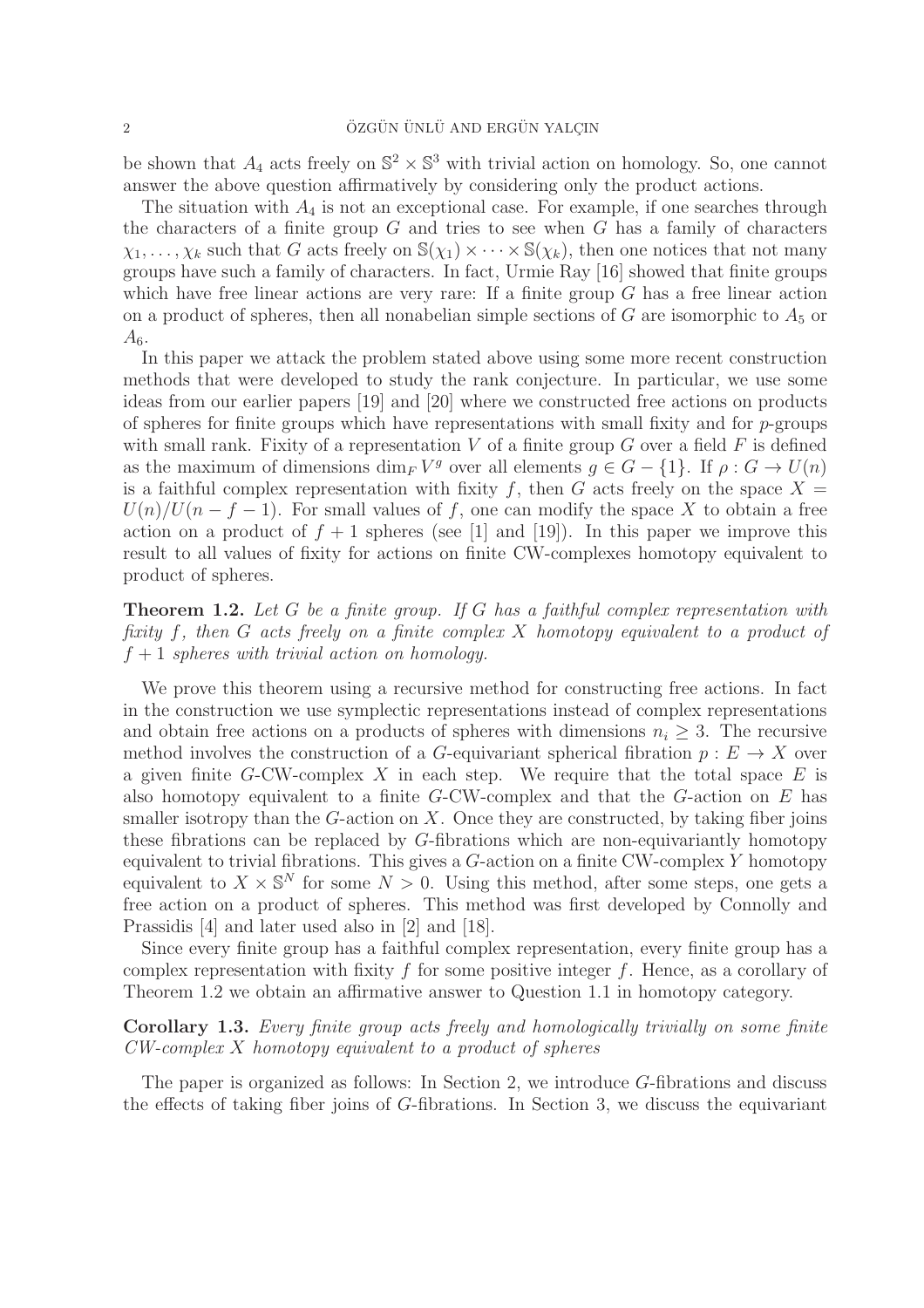Federer spectral sequence introduced by Møller [14] and using it, we give another proof for a theorem by M. Klaus [12] (see Theorem 3.1). In Section 4, we introduce our main construction method, and finally in Section 5, we prove Theorem 1.2.

## 2. G-fibrations

In this section, we first give some preliminaries on G-fibrations and then prove some lemmas on fiber joins of G-fibrations. For more details on this material we refer the reader to  $[13]$  and  $[22]$ . Some of this material also appears in  $[4]$ ,  $[9]$ ,  $[12]$ , and  $[18]$ .

**Definition 2.1.** A G-fibration is a G-map  $p : E \rightarrow B$  which satisfies the following homotopy lifting property for every  $G$ -space X: Given a commuting diagram of  $G$ -maps

$$
X \times \{0\} \xrightarrow{h} E
$$
  
\n
$$
\downarrow \qquad \qquad \downarrow p
$$
  
\n
$$
X \times I \xrightarrow{H} B,
$$

there exists a G-map  $\widetilde{H}: X \times I \to E$  such that  $\widetilde{H}|_{X \times \{0\}} = h$  and  $p \circ \widetilde{H} = H$ .

Given a G-fibration  $p: E \to B$  over B, the isotropy subgroup  $G_b \leq G$  of a point  $b \in B$ acts on the fiber space  $F_b := p^{-1}(b)$ . So,  $F_b$  is a  $G_b$ -space. Let us denote the set of isotropy subgroups of the *G*-action on *B* by  $\text{Iso}(B)$ .

**Definition 2.2.** Let  ${F_H}$  denote a family of H-spaces over all  $H \in Iso(B)$ . If for every  $b \in B$ , the fiber space  $F_b$  is  $G_b$ -homotopy equivalent to  $F_{G_b}$ , then  $p: E \to B$  is said to have *fiber type*  ${F_H}$ .

Note that in general a G-fibration does not have to have a fiber type, i.e., for  $b_1, b_2 \in B$ with  $G_{b_1} = G_{b_2} = H$ , it may happen that  $F_{b_1}$  and  $F_{b_2}$  are not H-homotopy equivalent. But throughout the paper we only consider G-fibrations which have a fiber type. Observe that if  $p: E \to B$  is a G-fibration such that  $B^H$  is path connected for every  $H \in Iso(B)$ , then p has a fiber type since for every  $b_1, b_2 \in B^H$ , the fiber spaces  $F_{b_1}$  and  $F_{b_2}$  are  $H$ homotopy equivalent by a standard argument in homotopy theory. In our applications the G-fibrations that we construct will often satisfy this connectedness property.

If  $p: E \to B$  is a G-fibration with fiber type  ${F_H}$  such that for all  $H \in Iso(B)$  the fixed point space  $B<sup>H</sup>$  is connected, then the family  $\{\tilde{F}_{H}\}$  satisfies a certain compatibility condition. To see this, let  $H, K \in \text{Iso}(B)$  such that  $g^{-1}Kg \leq H$  for some  $g \in G$ . Then, we have  $gB^H \subseteq B^K$ , so by the connectedness of  $B^K$ , we obtain that for every  $b \in B^H$ , the K-space  $gF_b$  is K-homotopy equivalent to  $F_K$ . This means that the K-spaces  $\text{Res}_K g^*F_H$ and  $F_K$  are K-homotopy equivalent for all  $H \in \text{Iso}(B)$  where  $\text{Res}_K g^* F_H$  is the space  $F_H$ which is considered as a K-space through the map  $K \to H$  defined by  $k \to g^{-1}kg$ .

**Definition 2.3.** Let  $\mathcal{H}$  be a family of subgroups of G closed under conjugation. A family of H-spaces  ${F_H}$  over all  $H \in \mathcal{H}$  is called a *compatible family* of H-spaces if for every  $H, K \in \mathcal{H}$  with  $g^{-1}Kg \leq H$  for some  $g \in G$ , the K-space  $\text{Res}_K g^*F_H$  is K-homotopy equivalent to  $F_K$ , where  $\text{Res}_K g^* F_H$  is the the space  $F_H$  considered as a K-space through the map  $K \to H$  defined by conjugation  $k \to g^{-1}kg$ .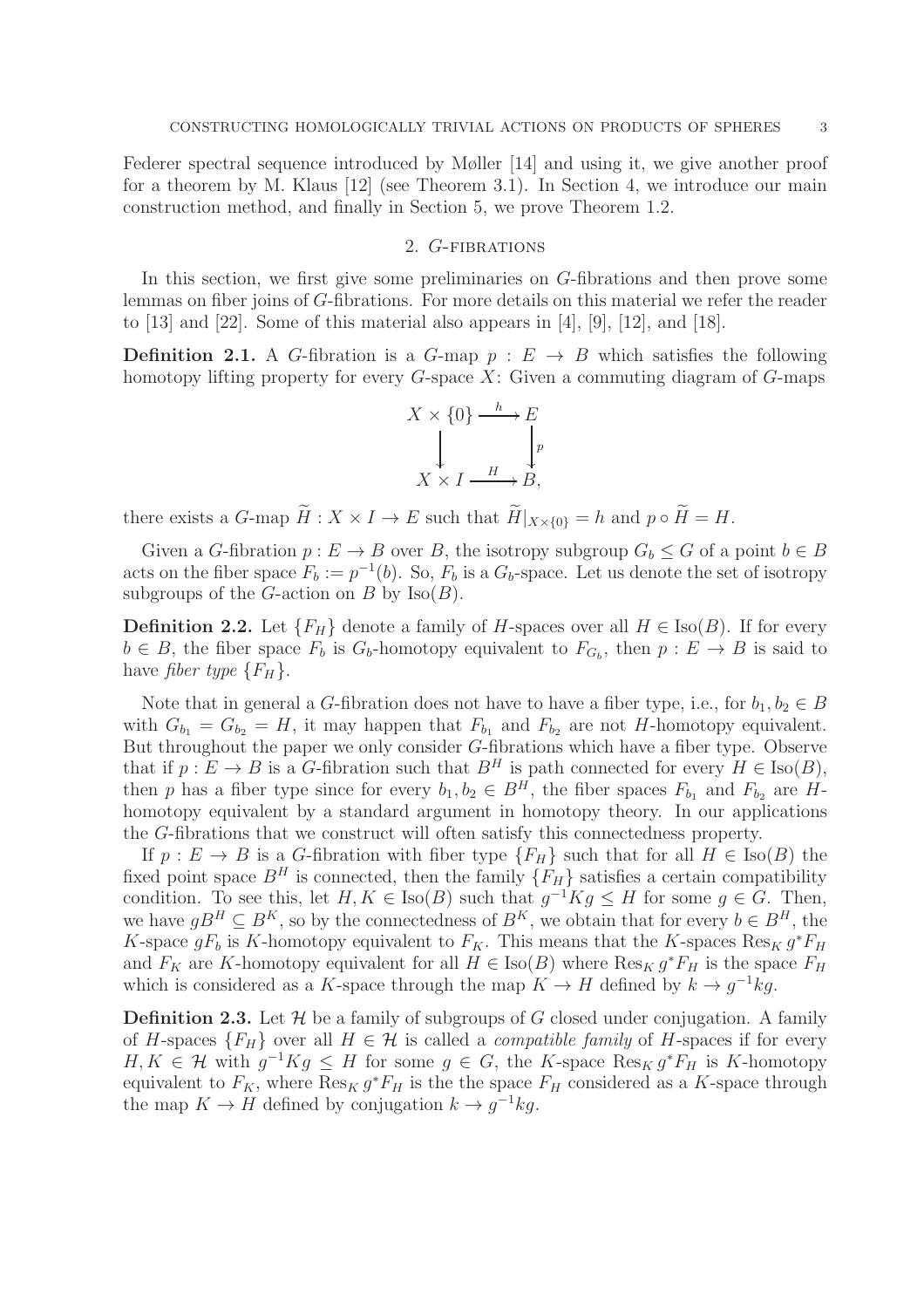The main aim of this section is to introduce some tools for construction of G-fibrations with fiber type  ${F_H}$  for a given compatible family  ${F_H}$ . We first introduce some more terminology:

Given two G-fibrations  $p_1 : E_1 \to B$  and  $p_2 : E_2 \to B$  over the same G-space B, a G-map  $f: E_1 \to E_2$  is called a fiber preserving map if it satisfies  $p_2 \circ f = p_1$ . Two fiber preserving G-maps  $f, f' : E_1 \to E_2$  are said to be G-fiber homotopic if there is a G-map  $H: E_1 \times I \to E_2$  which is fiber preserving at each  $t \in I$  such that  $H(x, 0) = f(x)$  and  $H(x, 1) = f'(x)$  for all  $x \in E_1$ . We say two G-fibrations  $p_1 : E_1 \to B$  and  $p_2 : E_2 \to B$ are G-fiber homotopy equivalent if there are fiber preserving G-maps  $f_1 : E_1 \to E_2$  and  $f_2: E_2 \to E_1$  such that  $f_1 \circ f_2$  and  $f_2 \circ f_1$  are G-fiber homotopic to identity maps.

For an H-space  $F_H$ , let  ${\rm Aut}_H(F_H)$  denote the topological monoid of self H-homotopy equivalences of  $F_H$ . Note that  ${\rm Aut}_H(F_H)$  is not a connected space in general but it is easy to show that all its components have the same homotopy type. When we need to choose a component, we often take the connected component which includes the identity map. We denote this component by  $\mathrm{Aut}^I_H(F_H)$ .

Since  $\text{Aut}_H(F_H)$  is a monoid, the usual construction of classifying spaces for monoids applies, and we get a universal fibration  $E \text{ Aut}_H(F_H) \to B \text{ Aut}_H(F_H)$  with fiber  $\text{Aut}_H(F_H)$ . From this one also obtains a fibration

$$
F_H \to E_H \to B \operatorname{Aut}_H(F_H)
$$

where  $E_H = E \text{Aut}_H(F_H) \times_{\text{Aut}_H(F_H)} F_H$ . This is actually an *H*-fibration with trivial *H*action on the base space. It turns out that this fibration is a universal fibration for all H-equivariant fibrations with trivial action on the base space.

**Theorem 2.4.** Let H be a finite group,  $F_H$  be a finite H-CW-complex, and B be a CWcomplex with trivial H-action. Then, there is a one-to-one correspondence between H-fiber homotopy classes of H-fibrations over B with fiber  $F_H$  and the set of homotopy classes of maps  $B \to B$  Aut<sub>H</sub>(F<sub>H</sub>). The correspondence is given by taking the pullback of the universal H-fibration described above via the map  $f : B \to B$  Aut<sub>H</sub>( $F_H$ ).

This theorem is proved in [9] in full detail. The proof is based on the proof of Stasheff's theorem on the classification of Hurewicz fibrations [17]. More general versions of this theorem also appear in [8] and [22].

Also note that, as in the case of orientable vector bundle theory, we can give an orientable version of the classification of H-fibrations over a trivial H-space B. If  $p : E \to B$ is an H-fibration with fiber  $F_H$  over a trivial H-space, then there is a natural group homomorphism  $\chi : \pi_1(B) \to \pi_0(\text{Aut}_H(F_H)) = \mathcal{E}_H(F_H)$  where  $\mathcal{E}_H(F_H)$  denotes the group of homotopy classes of self H-homotopy equivalences of  $F_H$ . If this homomorphism is trivial, then we call the  $H$ -fibration  $p$  a *homotopy orientable H*-fibration. This notion of orientability is stronger than usual notion of orientable fibration where one only requires the action on the homology of  $F_H$  to be trivial (see [6]). Note that an *H*-fibration is homotopy orientable if and only if its classifying map  $f : B \to B$  Aut<sub>H</sub>( $F_H$ ) lifts to a map  $\tilde{f}: B \to B \text{ Aut}_H^I(F_H)$ . Also note that homotopy orientable fibrations are classified (as homotopy orientable fibrations) by the homotopy classes of maps  $[B, B \text{ Aut}_H^I(F_H)]$ . We will be using these facts later in the proof of Lemma 2.8.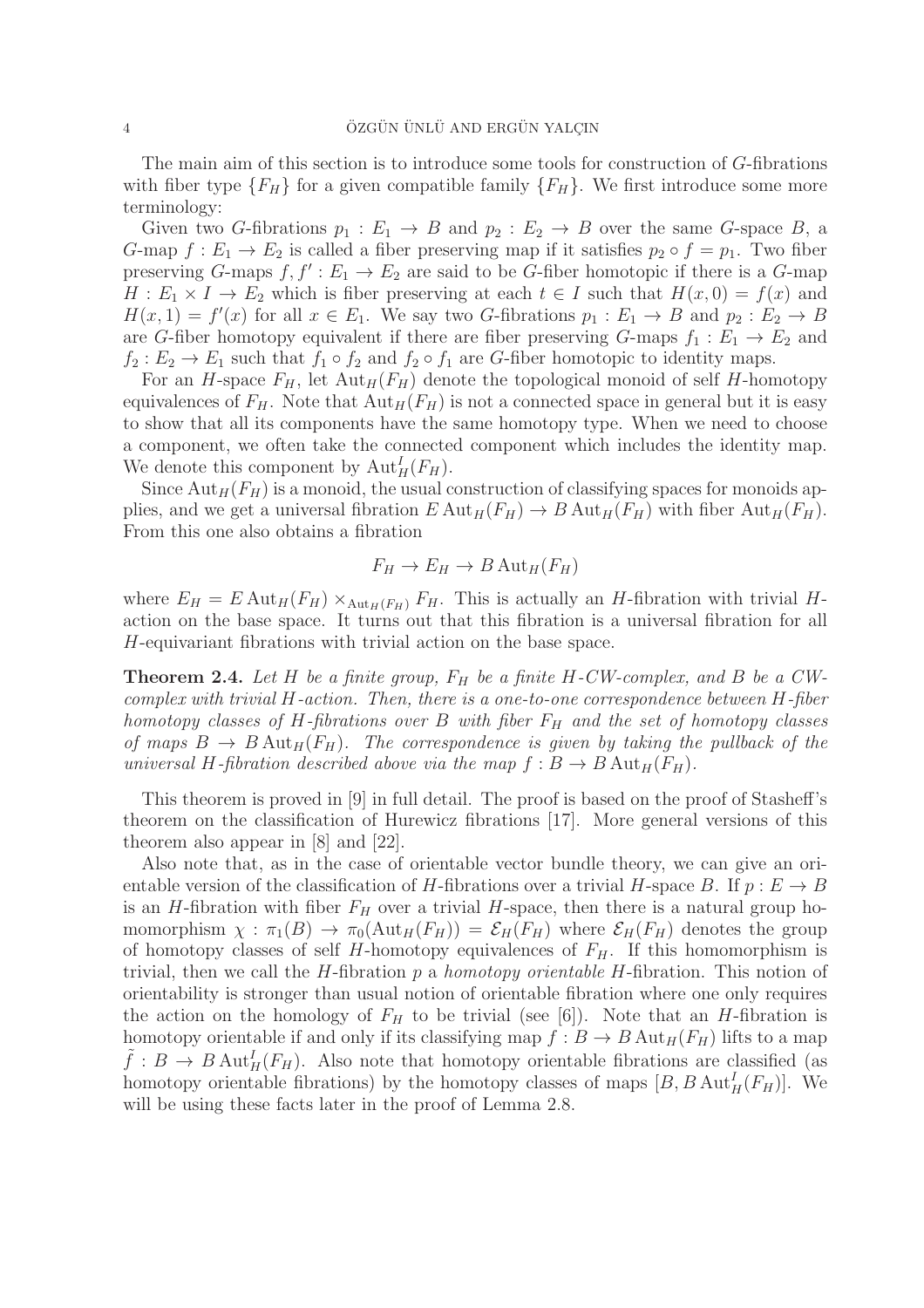In the rest of this section we focus on the fiber join construction performed on Gfibrations. We use fiber joins to kill obstructions that occur in the construction of Gfibrations. The fiber join of two G-fibrations is defined in the following way: Let  $p_1$ :  $E_1 \rightarrow B$  and  $p_2 : E_2 \rightarrow B$  be two fibrations. We define a fibration  $E_1 \times_B E_2$  and maps  $E_1 \times_B E_2 \to E_i$  for  $i = 1, 2$  by the following pullback diagram

$$
E_1 \times_B E_2 \longrightarrow E_1
$$
  
\n
$$
\downarrow \qquad \qquad \downarrow p_1
$$
  
\n
$$
E_2 \longrightarrow B.
$$

Then the G-space  $E_1 * _B E_2$  is defined as the homotopy pushout of the following diagram

$$
E_1 \times_B E_2 \longrightarrow E_1
$$
  
\n
$$
\downarrow \qquad \qquad \downarrow
$$
  
\n
$$
E_2 \longrightarrow E_1 *_{B} E_2.
$$

By the universal property of homotopy pushouts we get a G-fibration

$$
p_1 * p_2 : E_1 * _B E_2 \rightarrow B
$$

called the *fiber join of*  $p_1$  and  $p_2$ . To see that  $p_1 * p_2$  is a fibration, we can use equivariant lifting functions. Recall that a  $G$ -map  $p : E \to B$  is a  $G$ -fibration if and only if there is a G-map

$$
\lambda : \Omega_p = \{ (e, \omega) \in E \times B^I | \ p(e) = \omega(0) \} \to E^I
$$

such that  $\lambda(e,\omega)(0) = e$  and  $p\lambda(e,\omega) = \omega$  (see [23, pg. 30]). The G-map  $\lambda$  is called a G-lifting function. Let  $\lambda_1$  and  $\lambda_2$  denote the G-lifting functions for  $p_1$  and  $p_2$ . Then we can define a lifting function for the join  $p_1 * p_2$  as follows

$$
\lambda (te_1 + (1-t)e_2, \omega)(u) = t\lambda_1(e_1, \omega)(u) + (1-t)\lambda_2(e_2, \omega)(u)
$$

for all  $t, u$  in  $I$ . So,  $p_1 * p_2$  is a G-fibration.

Iterating this construction, we obtain a G-fibration

$$
\underset{k}{*} p: \underbrace{E*_{B}E*_{B}\cdots*_{B}E}_{k-\text{many}} \to B
$$

which we call the k-fold fiber join of p with itself. Note that if p is a  $G$ -fibration with fiber type  ${F_H}$ , then the fiber type of the k-fold join  $*_kp$  is  ${*_kF_H}$ . If B has trivial H-action, then the k-fold join is classified by a map  $B \to B$  Aut<sub>H</sub>( $*_kF_H$ ). We would like to explain this map in terms of the classifying map of  $p$ . For this, observe that there is a monoid homomorphism

$$
\varphi: \mathrm{Aut}_H(F_H) \times \cdots \times \mathrm{Aut}_H(F_H) \to \mathrm{Aut}_H(*_k F_H)
$$

defined by

$$
\varphi(a_1,\ldots,a_k)(x_1t_1,\ldots,x_kt_k)=(a_1(x_1)t_1,\ldots,a_k(x_k)t_k)
$$

for every  $x_1, \ldots, x_k \in F_H$  and  $t_1, \ldots, t_k \in [0,1]$  with  $\sum_i t_i = 1$ . We have the following lemma: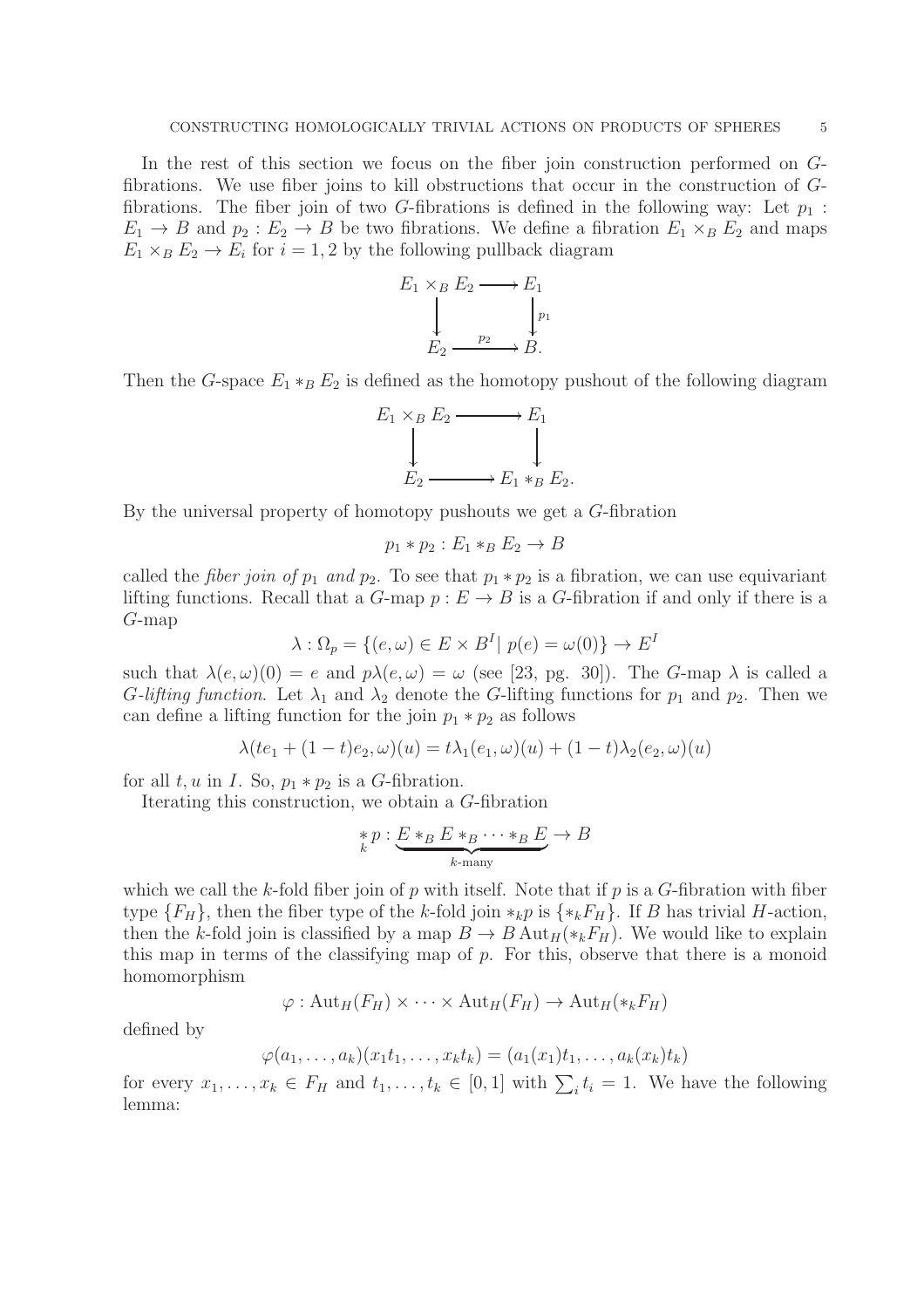**Lemma 2.5.** Let H be a finite group,  $F_H$  be a finite H-CW-complex, and B be a CWcomplex with trivial H-action. If  $p : E \to B$  is a H-fibration with fiber type  $F_H$  whose classifying map is  $f : B \to B$  Aut<sub>H</sub> $(F_H)$ , then the classifying map of the G-fibration  $*_k p$ is given by the composition

$$
B \xrightarrow{f \times \dots \times f} B \operatorname{Aut}_H(F_H) \times \dots \times B \operatorname{Aut}_H(F_H) \xrightarrow{B\varphi} B \operatorname{Aut}_H(\ast_k F_H)
$$

where  $B\varphi$  is the map induced from the monoid homomorphism  $\varphi$  defined above.

*Proof.* Let  $A = \prod_{i=1}^{k} \text{Aut}_{H}(F_{H})$ . By standard properties of homotopy pushout diagrams, we observe that the fibration  $*_k p$  is the pullback fibration of the fibration

$$
q: EA \times_A (*_kF_H) \to BA
$$

via the map  $\prod_i f : B \to BA$ . Note that A acts on  $*_kF_H$  via the monoid homomorphism  $\varphi$ , so the classifying map of q is  $B\varphi$ . This completes the proof.

A special case of a G-fibration is a G-fiber bundle over a G-CW-complex. More specifically, if  $\xi : E \to B$  is a complex G-vector bundle over a G-CW-complex B, then the sphere bundle  $p : S(E) \to B$  of this vector bundle is a spherical G-fibration. Note that for every  $b \in B$ , the fiber space  $p^{-1}(b)$  is a  $G_b$ -space which is homeomorphic to  $\mathcal{S}(V_{G_b})$ where  $V_{G_b}$  denotes vector space  $\xi^{-1}(b)$  with the induced  $G_b$ -action.

Note that when  $B<sup>H</sup>$  is path connected for all  $H \in Iso(B)$ , the family of complex representations  ${V_H}$  defined over all  $H \in Iso(B)$  is a compatible family. The compatibility of a family of representations is defined in the following way: A family of representations  $\alpha_H : H \to U(n)$  over  $H \in \mathcal{H}$  is called a *compatible family of representations* if for every map  $c_g : H \to K$  induced by conjugation with  $g \in G$ , there exists a  $\gamma \in U(n)$  such that the following diagram commutes

$$
K \xrightarrow{\alpha_K} U(n)
$$
  

$$
\downarrow_{c_g} C_g
$$
  

$$
H \xrightarrow{\alpha_H} U(n).
$$

Note that if  $F_H$  is an H-space which is H-homotopy equivalent to  $\mathcal{S}(V_H)$  for some compatible family of complex H-representation  $V_H$ , then  $\{F_H\}$  is a compatible family of H-spaces. So, the sphere bundle  $p: S(E) \to B$  of a G-vector bundle is a spherical G-fibration with fiber type  $\{S(V_H)\}\$ . Note also that for every  $k \geq 1$ , the fiber join  $*_k S(V_H)$  is H-homotopy equivalent to the H-space  $\mathbb{S}(V_H^{\oplus k})$  where  $V_H^{\oplus k}$  denotes the k-fold direct sum of  $V_H$ .

In Section 4, we construct G-fibrations with fiber types of the form  $\{S(V_H)\}\$ . The following result is used in those constructions.

**Lemma 2.6.** Let H be a finite group,  $F_H$  be an H-space which is H-homotopy equivalent to  $\mathbb{S}(V_H)$  for some complex H-representation  $V_H$ . Let  $\gamma, \gamma^1$ :  $\mathrm{Aut}_H(F_H) \to \mathrm{Aut}_H(*_kF_H)$  be maps defined by  $\gamma(a) = \varphi(a, a, \dots, a)$  and  $\gamma^1(a) = \varphi(a, id, \dots, id)$ , respectively. Then, the induced group homomorphisms  $\gamma_*$  and  $\gamma_*^1$  on homotopy  $\pi_q(\text{Aut}_H(F_H)) \to \pi_q(\text{Aut}_H(*_kF_H))$ satisfy the relation  $\gamma_* = k \gamma_*^1$ .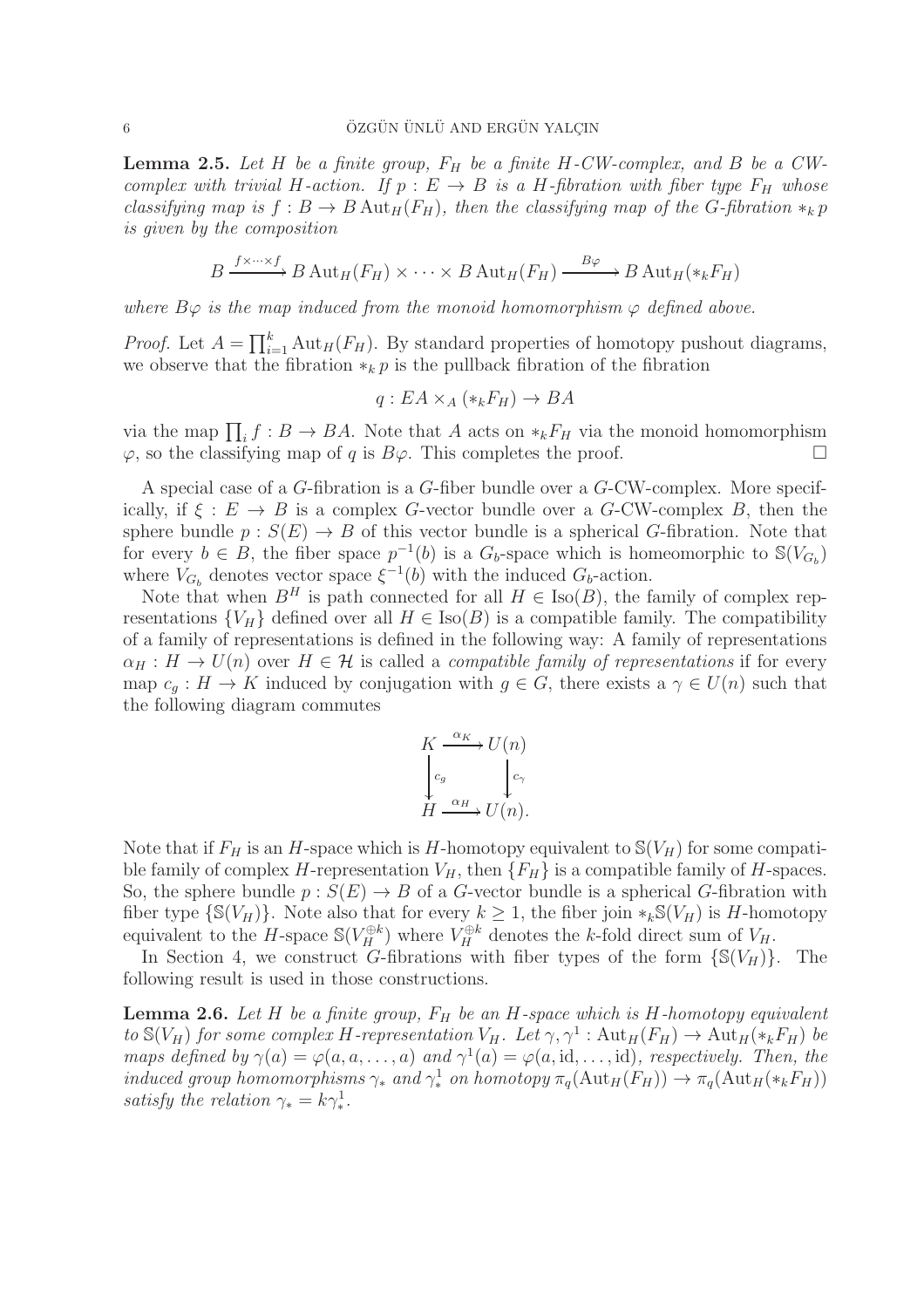*Proof.* Let  $\gamma^i : \text{Aut}_H(F_H) \to \text{Aut}_H(\ast_k F_H)$  be the map defined by

$$
\gamma^i(a) = \varphi(\mathrm{id}, \dots, a, \dots, \mathrm{id})
$$

where a is on the *i*-th coordinate. We have  $\gamma = \gamma^1 \gamma^2 \cdots \gamma^k$  under the product induced by the product in the monoid A. Since the group operation on  $\pi_q(\text{Aut}_H(*_kF_H))$  coming from the monoid structure on  $\text{Aut}_H(*_kF_H)$  coincides with the usual group structure on homotopy groups, we have  $\gamma_* = \gamma_*^1 + \cdots + \gamma_*^k$ . So, to complete the proof, it is enough to show that  $\gamma^i$  and  $\gamma^j$  are homotopic for every  $i, j \in \{1, ..., k\}$ . Since  $F_H$  is H-homotopy equivalent to  $\mathbb{S}(V_H)$ , it is enough to prove this for  $\mathbb{S}(V_H)$ . Note that in this case we have  $\gamma^i = T(i, j)\gamma^j$  where  $T(i, j) : V_H^{\oplus k} \to V_H^{\oplus k}$  is a linear transformation which swaps the j-th summand with the *i*-th summand. Since  $U(n)$  is connected, there is a path between  $T(i, j)$  and the identity. Using this path, we can define a homotopy between  $\gamma^i$  and  $\gamma^j$ .

**Remark 2.7.** For more general H-spaces  $F_H$ , there exists a swap map

$$
S(i,j): *_{k}F_{H} \to *_{k}F_{H},
$$

which swaps the *i*-th and *j*-th coordinates, similar to the linear transformation  $T(i, j)$ in the proof of Lemma 2.6. If  $F_H$  is a free H-space homotopy equivalent to an odd dimensional sphere, then  $S(i, j)$  will be homotopy equivalent to the identity map. If the H-action on  $F_H$  is not free, then the swap map  $S(i, j)$  is not homotopy equivalent to the identity in general even when  $F_H$  is homotopy equivalent to an odd dimensional sphere. On the other hand, if  $F_H$  is a homotopy representation with the property that all fixed point spheres are odd dimensional, then under certain conditions on  $H$  or on the dimension function of  $F_H$ , one can prove that  $S(i, j)$  is homotopy equivalent to the identity (see Proposition 20.12 in [13]).

We end this section with the following observation.

**Lemma 2.8.** Let H be a finite group and  $p: E \to \mathbb{S}^n$  be an H-fibration over the trivial H-space  $\mathbb{S}^n$  where  $n \geq 2$ . Suppose that the fiber type  $F_H$  of p is H-homotopy equivalent to  $\mathcal{S}(V_H)$  for some complex H-representation  $V_H$ . If  $\pi_{n-1}(\text{Aut}_H(F_H))$  is a finite group of order N, then  $\ast_{N} p$  is H-fiber homotopy equivalent to the trivial fibration.

*Proof.* By Theorem 2.4, the *H*-fibration  $p$  is classified by the homotopy class of a map  $f: \mathbb{S}^n \to B \text{Aut}_H(F_H)$ . Since  $n \geq 2$ , this map lifts to map  $\tilde{f}: S^n \to B \text{Aut}_H^1(F_H)$ , so we can assume that the *H*-fibration *p* is an homotopy orientable fibration . Since  $B \text{ Aut}_H^I(F_H)$ is simply connected, we have

$$
[S^n, B \operatorname{Aut}_H^I(F_H)] \cong \pi_n(B \operatorname{Aut}_H^I(F_H)) \cong \pi_{n-1}(\operatorname{Aut}_H(F_H)).
$$

So, p is classified by a homotopy class  $\alpha \in \pi_{n-1}(\text{Aut}_H(F_H))$ . By a slightly modified version of Lemma 2.5, it is easy to see that the fiber join  $\ast_N p$  is classified by  $\gamma_*(\alpha)$  where  $\gamma: \text{Aut}_H(F_H) \to \text{Aut}_H(\ast_H F_H)$  is the map defined by  $\gamma(a) = \varphi(a, \ldots, a)$ . By Lemma 2.6, we have

$$
\gamma_*(\alpha) = N \gamma_*^1(\alpha) = \gamma_*^1(N\alpha) = 0.
$$

So,  $*_{N}p$  is H-fiber homotopy equivalent to the trivial fibration.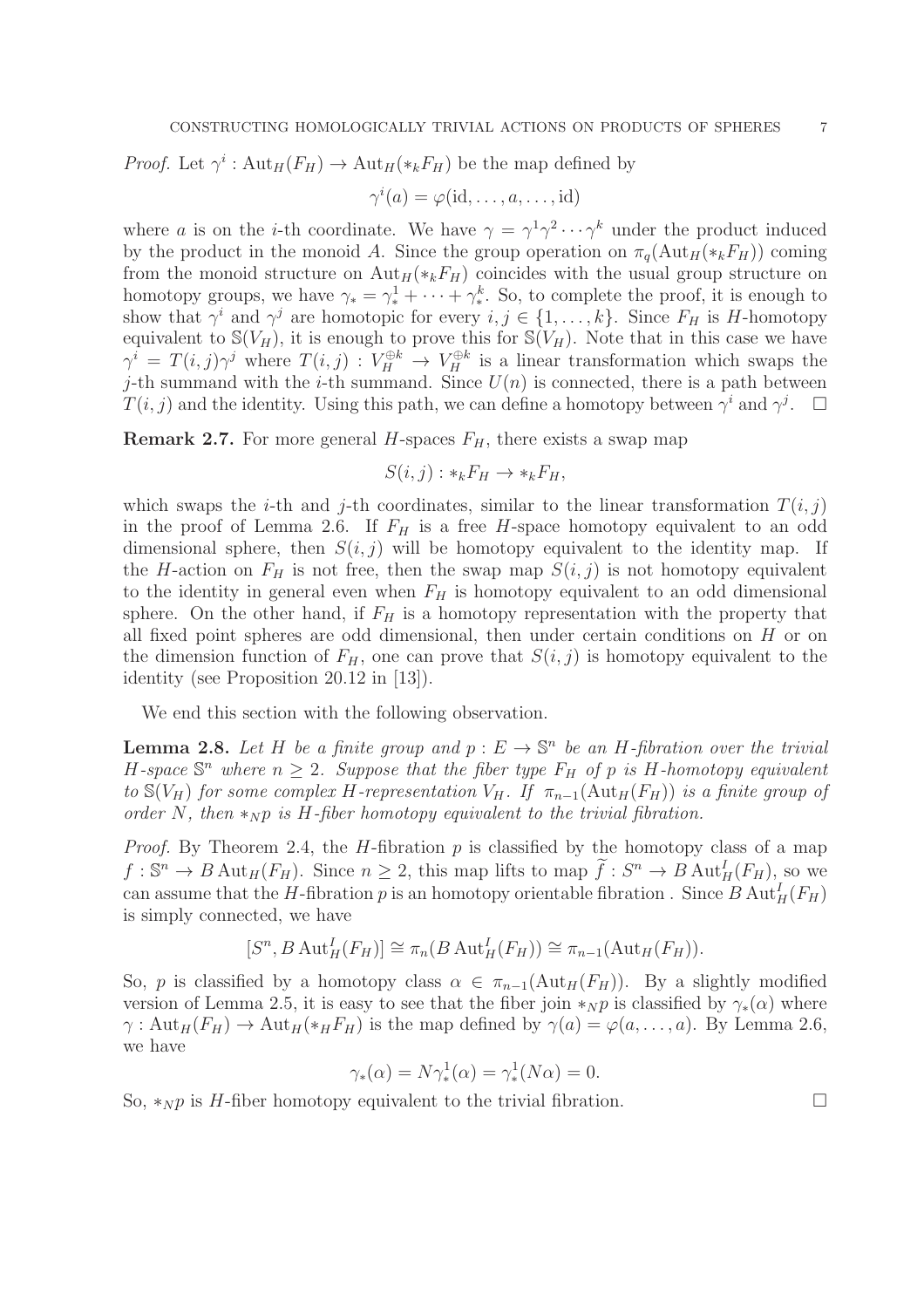# 3. Equivariant Federer spectral sequence

The main purpose of this section is to prove the following theorem which is due to M. Klaus [12]. We give a different proof here using the equivariant Federer spectral sequence which was introduced by Møller in [14].

**Theorem 3.1** (Klaus [12]). Let G be a finite group and V be a complex representation of G. Then, for every  $n > 0$ , there is an  $m \geq 1$  such that  $\pi_n(\text{Aut}_G(\mathbb{S}(V^{\oplus k}))$  is finite for all  $k > m$ .

Before the proof, we first introduce Møller's theorem (Theorem 5.3 in [14]) and discuss how the Bredon cohomology with coefficients in a G-equivariant local coefficients system can be calculated for the case we are interested in. For more details on Bredon cohomology, we refer the reader to [3] and [13].

Let  $(X, A)$  be a finite G-CW-complex,  $p : E \to B$  be a G-fibration, and  $u : X \to E$  be a G-equivariant map. Assume that for all  $H \leq G$  and for all  $b \in B$ , the space  $p^{-1}(b)^H$ is a path connected simple space, and let  $\pi_q(\mathcal{F})$  be the G-equivariant local coefficient system on  $X$ , induced from the local coefficient system on  $B$  associated to the  $G$ -fibration p (see Example 2.2 in [14]). Let  $F_u(X, A; E, B)^G$  denote the space of all equivariant maps  $v: X \to E$  such that  $v|_A = u|_A$  and  $p \circ v = p \circ u$  with compact open topology.

**Theorem 3.2** (Møller [14]). There is a spectral sequence with  $E^2$ -term

$$
E_{pq}^2 = H_G^{-p}(X, A; \pi_q(\mathcal{F}))
$$

for  $p+q\geq 0$  and  $E_{pq}^2=0$  otherwise, converging to  $\pi_{p+q}(F_u(X,A;E,B)^G,u)$  when  $p+q>0.$ 

The spectral sequence above is called the equivariant Federer spectral sequence since it is the equivariant version of a spectral sequence introduced by Federer [7]. We will be using this spectral sequence for the following special case: Let  $X$  be a finite  $G$ -CWcomplex such that  $X^H$  is a path connected simple space for all  $H \leq G$ . Take  $A = \emptyset$ ,  $E = X, B = *, p : E \rightarrow B$  to be the constant map, and  $u : X \rightarrow E$  to be the identity map. Then  $F_{id}(X, \emptyset; X, *)$  will be homotopy equivalent to the identity component of  $Aut_G(X)$ . Since all the components of  $\text{Aut}_G(X)$  have the same homotopy type, we have

$$
\pi_n(\mathrm{Aut}_G(X)) \cong \pi_n(F_{\mathrm{id}}(A, \emptyset; X, *))
$$

for all  $n > 0$ . So, we can use the equivariant Federer spectral sequence to calculate the homotopy groups of  $\text{Aut}_G(X)$ .

Also note that in the situation we consider, the local coefficient system is constant on orbits. In this case Bredon cohomology with local coefficients has an alternative description which involves modules over the orbit category. We define this category now.

**Definition 3.3.** Let G be a finite group and  $O_{\Gamma G}$  denote the *orbit category* of G whose objects are orbits  $G/H$  where H is a subgroup of G. The morphisms of  $Or_G$  from  $G/H$ to  $G/K$  are G-maps  $f: G/H \to G/K$ , where we consider the left cosets  $G/H$  and  $G/K$ as left G-sets. We denote the morphism from  $G/H$  to  $G/K$  which sends H to aK by  $\hat{a}$ .

Let  $\Gamma$  denote the orbit category Or<sub>G</sub>. A functor from Or<sub>G</sub> to the category of abelian groups  $\mathcal{A}b$  is called an  $\mathbb{Z}\Gamma$ -module. Morphisms between  $\mathbb{Z}\Gamma$ -modules are given by natural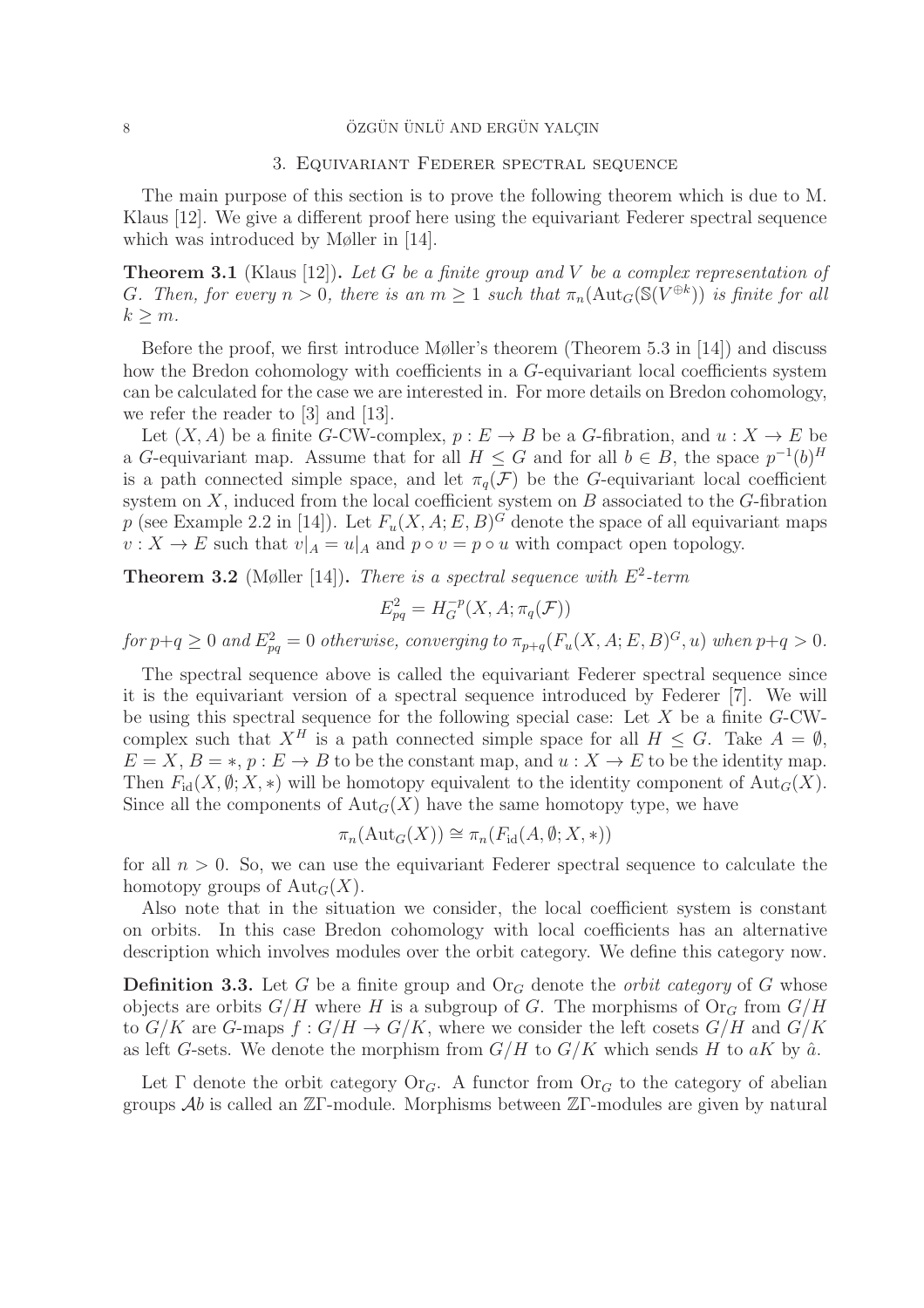transformations. Given a G-CW-complex X, we define a chain complex of  $\mathbb{Z}\Gamma$ -modules by taking  $C_n(X^? )$  as the functor  $\text{Or}_G \to \mathcal{A}b$  which sends  $G/H$  to the *n*-th cellular chains  $C_n(X^H)$  and sends  $\hat{a} : G/H \to G/K$  to the group homomorphism  $a_* : C_n(X^K) \to$  $C_n(X^H)$ . The boundary maps at each H are compatible with the maps  $a_*$  for every  $\hat{a}$ :  $G/H \to G/K$ , so they combine together to give a ZΓ-module map  $\partial : C_n(X^?) \to$  $C_{n-1}(X^?)$  for every n.

Given a  $\mathbb{Z}\Gamma$ -module M, we define  $C^*(G,M)$  as the cochain complex of abelian groups

$$
C^n(X, M) = \text{Hom}_{\mathbb{Z}\Gamma}(C_n(X^?), M)
$$

with coboundary maps coming from the boundary maps of  $C_n(X^?)$ . Note also that by the standard properties of free  $\mathbb{Z}\Gamma$ -modules (see [13, Sec. 9]), we have

$$
C^n(G,M)\cong \bigoplus_{[\sigma]\in \mathcal{I}_n}M(G/G_\sigma)
$$

where  $\mathcal{I}_n$  is the set of G-orbits of *n*-cells in X.

Let  $L$  be a  $G$ -equivariant local coefficient system on  $X$  (see [14, def. 2.1]). Suppose that there exists a  $\mathbb{Z}\Gamma$ -module M such that  $L(G/H)(x) = M(G/H)$  and  $L(G/H)(\gamma) =$  $\mathrm{id}_{M(G/H)}$  for all  $x \in X^H$  and all paths  $\gamma$  in  $X^H$ . Then we have

$$
H_G^n(X; \underline{L}) \cong H^n(C^*(X, M))
$$

where  $H^{n}(G, \underline{L})$  denotes the Bredon cohomology with local coefficients and  $C^{*}(G, M)$ denotes the cochain complex introduced above (see Definition 2.3 and Example 2.4 in [14]). In our situation, this gives an isomorphism

$$
H^n_G(X; \pi_q(\mathcal{F})) \cong H^n_G(X; \pi_q(X^?))
$$

where  $\pi_q(X^?)$  is the ZF-module  $\pi_q(X^?)$ : Or $_G \to Ab$  which sends  $G/H$  to  $\pi_q(X^H)$  and sends  $\hat{a}: G/H \to G/K$  to  $a_*: \pi_q(X^K) \to \pi_q(X^H)$ . Also note that on the cochain level, we have

$$
C^{n}(X,\pi_{q}(X^{?})) = \text{Hom}_{\mathbb{Z}\Gamma}(C_{n}(X^{?}),\pi_{q}(X^{?})) \cong \bigoplus_{[\sigma]\in\mathcal{I}_{n}} \pi_{q}(X^{G_{\sigma}}).
$$

So, we have an explicit description of the  $E_{pq}^2$ -terms of the equivariant Federer spectral sequence. Now we are ready to prove the main theorem of this section.

*Proof of Theorem 3.1.* Let G be a finite group and X be a finite G-CW-complex which is G-homotopy equivalent to  $\mathcal{S}(V)$  for some complex representation V of G. In fact, we only need X to be a G-homotopy representation with odd dimensional fixed point spheres for our arguments to work (see [13, pg. 392] for a definition of homotopy representation). Let n be a fixed positive integer. We want to show that there is an  $m \geq 1$  such that  $\pi_n(\text{Aut}_G(*_kX))$  is finite for all  $k \geq m$ . Let  $X_k = *_kX$  denote the k-fold join of X. By Theorem 3.2, there is a spectral sequence with

$$
E_{pq}^2 = H_G^{-p}(X_k; \pi_q(X_k^?))
$$

for  $p + q \ge 0$  and  $E_{pq}^2 = 0$  otherwise, converging to  $\pi_{p+q}(\text{Aut}_G(X_k))$  when  $p + q > 0$ . Since  $X_k$  is finite dimensional, to show that  $\pi_n(\text{Aut}_G(X_k))$  is finite it is enough to show that  $H_G^{-p}(X_k; \pi_q(X_k^?))$  is finite for every pair  $(p, q)$  with  $p + q = n$ . Note that for this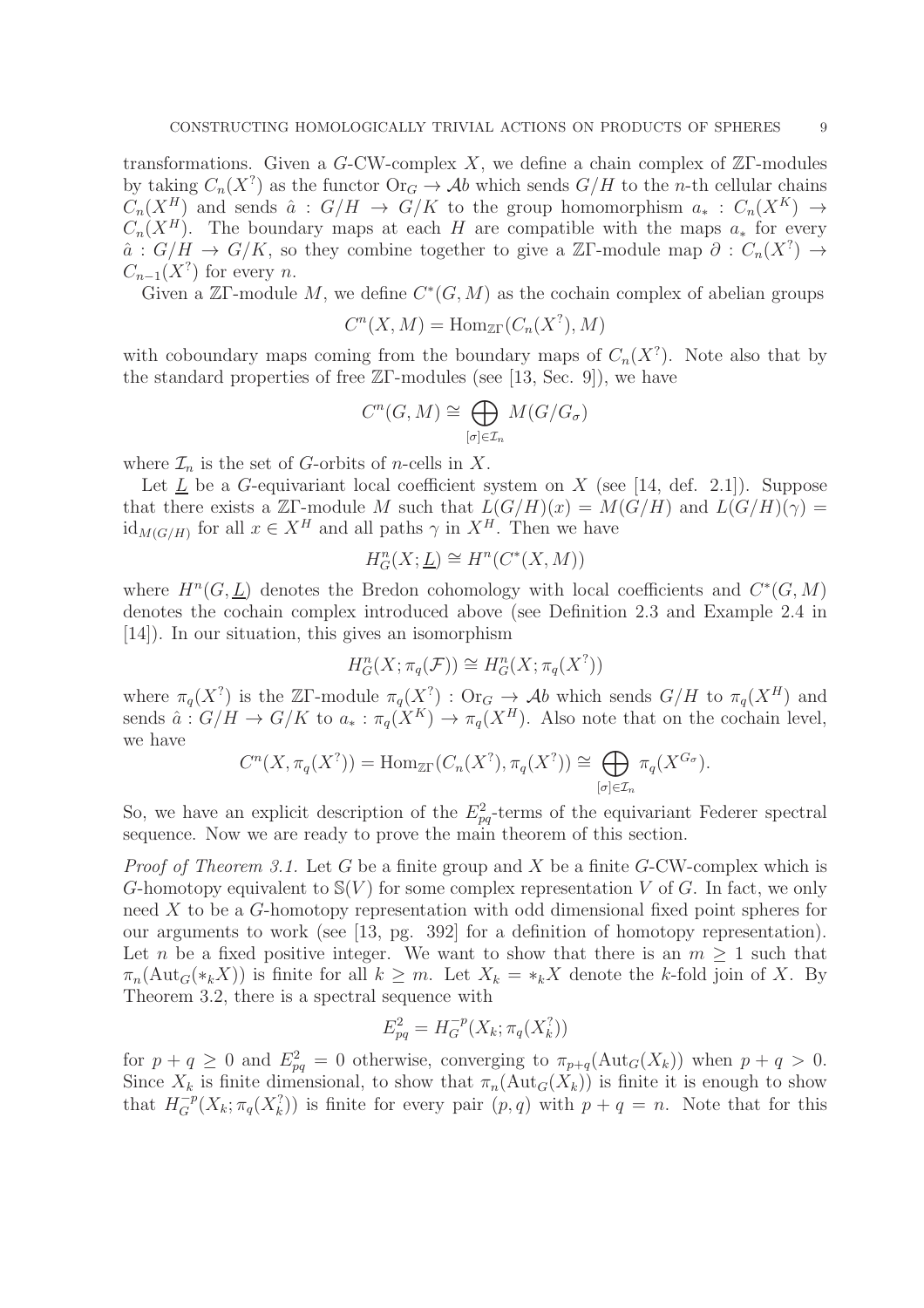we need to show that there is an  $m \geq 1$  such that for all  $k \geq m$ , the cohomology group  $H_G^{q-n}(X_k; \pi_q(X_k^? ) \otimes \mathbb{Q})$  is zero for all  $q \ge n$ .

Let  $\{n_1, n_2, \ldots, n_s\}$  be the set of all distinct dimensions of fixed subspaces  $V^H$  over all subgroups  $H \leq G$ . Assume that  $n_1 < n_2 < \cdots < n_s$ . Note that the fixed point spheres  $X_k^H$  have dimensions  $\{kn_i-1 \mid i=1,\ldots,s\}$ . Since homotopy groups  $\pi_i(S^{2j-1})$  of an odd dimensional sphere are all finite except when  $i = 2j - 1$ , we have  $\pi_q(X_k^? \otimes \mathbb{Q} = 0$  for all q which is not equal to  $kn_i - 1$  for some i. If  $q = kn_i - 1$  for some i, then we have

$$
H_G^{q-n}(X_k; \pi_q(X_k^? ) \otimes \mathbb{Q}) = H_G^{kn_i - n - 1}(X_k; M_i)
$$

where  $M_i$  is the ZF-module such that  $M_i(H) = \mathbb{Q}$  for all subgroups  $H \leq G$  satisfying  $\dim V^H = n_i$ . To complete the proof we need to show that this cohomology group is zero for all  $i \in \{1, \ldots, s\}$ .

Note that there is a well-known first quadrant spectral sequence with  $E_2$ -term

$$
E_2^{pq} = \text{Ext}^p_{\mathbb{Z}\Gamma}(H_q(X_k^?), M_i)
$$

which converges to  $H_G^{p+q}(X_k; M_i)$  (see [20, Prop. 3.3]). Since the coefficient module  $M_i$ takes only the values Q, we can replace  $H_p(X_k^? )$  with  $H_p(X_k^? ; \mathbb{Q})$  and take the ext-groups over QΓ. Note that the QΓ-module  $H_p(X_k^?; \mathbb{Q})$  is zero at all dimensions except when  $p = kn_i - 1$  for some *i*. Let  $N_i$  denote the QF-module  $H_{kn_i-1}(X_k^?; \mathbb{Q})$  for all  $i = 1, ..., s$ . To prove that  $H_G^{kn_i-n-1}(X_k; M_i) = 0$  for all i, it is enough to show that the ext-group

$$
\operatorname{Ext}_{\mathbb{Q}\Gamma}^{k(n_i-n_j)-n}(N_j,M_i)
$$

is zero for all  $j \leq i - 1$ . Let  $l_j$  denote the length of the QF-module  $N_j$  for every j (see [13, pg. 325] for a definition). Then, by [13, prop. 17.31], the above ext-group is zero if  $k(n_i - n_j) - n \ge l_j$ . Let  $l = \max_j \{l_j\}$ . Then if  $k \ge n + l$ , then the above inequality will hold for every  $j \leq i - 1$ . This completes the proof.  $\Box$ 

#### 4. Construction of spherical G-fibrations

We start with proving a proposition which is an important tool for constructing  $G$ fibrations. In different forms, this proposition also appears in [4], [12], and [18]. Here we give a proof of it for completeness since it is the main ingredient in the proof of Theorem 1.2.

**Proposition 4.1.** Let G be a finite group, B be a G-CW-complex, and let  $\{V_H\}$  be a compatible family of complex representations over all  $H \in Iso(B)$ . Let  $q_n : E_n \to B^{(n)}$ ,  $n \geq 2$ , be a G-fibration with fiber type  $\{S(V_H)\}\$  where  $B^{(n)}$  denotes the n-skeleton of B. Then there is an integer  $k \geq 1$  and a G-fibration  $q_{n+1}: E_{n+1} \to B^{(n+1)}$  such that the restriction of  $q_{n+1}$  to  $B^{(n)}$  is G-fiber homotopy equivalent to  $*_kq_n$ . In particular, the fiber type of  $q_{n+1}$  is  $\{ \mathbb{S}(V_H^{\oplus k}) \}.$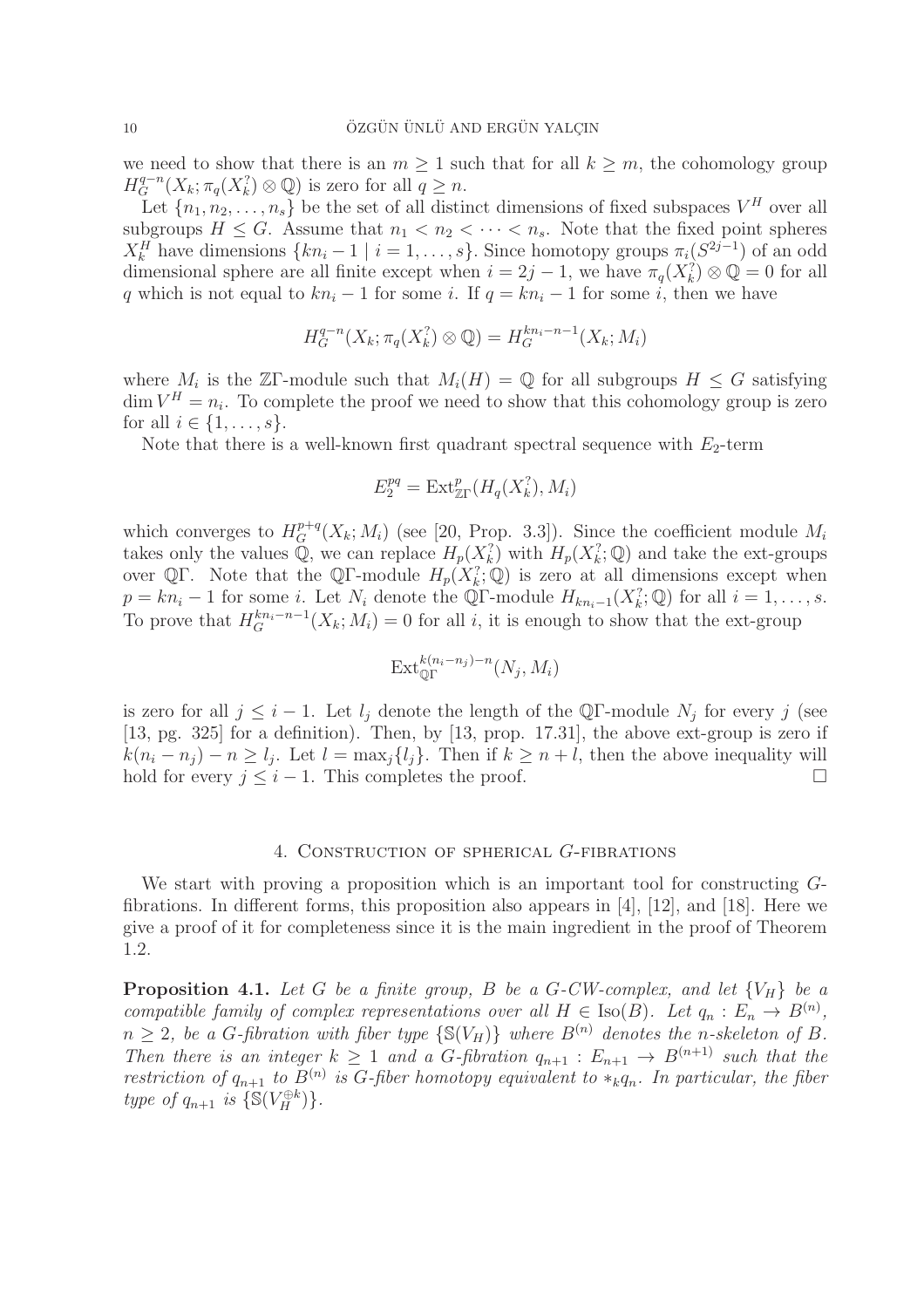Proof. By the definition of G-CW-complexes, there exists a pushout diagram

(1)  
\n
$$
\coprod_{i \in I_{n+1}} G/H_i \times \mathbb{S}^n \xrightarrow{\coprod f_i} B^{(n)}
$$
\n
$$
\coprod_{i \in I_{n+1}} G/H_i \times \mathbb{D}^{n+1} \xrightarrow{\coprod g_i} B^{(n+1)}
$$

where  $I_{n+1}$  is an indexing set of orbits of  $(n + 1)$ -cells in B. For each  $i \in I_{n+1}$ , let  $q_{n,i}$ denote the G-fibration obtained by the following pullback diagram



Restricting  $q_{n,i}$  to the sphere  $\mathbb{S}^n$  in  $G/H_i \times \mathbb{S}^n$  which is fixed by  $H_i$ , we obtain an  $H_i$ fibration  $q_{n,i}|_{\mathbb{S}^n} : q_{n,i}^{-1}(\mathbb{S}^n) \to \mathbb{S}^n$  such that the  $H_i$ -action on the base space is trivial. By Theorem 2.4 and by the argument in the proof of Lemma 2.8, such a fibration is classified by a homotopy class  $\alpha_i \in \pi_{n-1}(\text{Aut}_{H_i}(\mathbb{S}(V_{H_i}))).$ 

By Theorem 3.1, for each  $H \in \text{Iso}(B)$ , there is an  $m_H \geq 1$  such that  $\pi_{n-1}(\text{Aut}_H(\mathbb{S}(V_H^{\oplus k})))$ is finite for all  $k \geq m_H$ . Let  $m = \max\{m_H | H \in \text{Iso}(B)\}\)$ . Then the group

 $\pi_{n-1}(\mathrm{Aut}_H(\mathbb{S}(V_H^{\oplus m})))$ 

has finite order, say  $d_H$ , for all  $H \in \text{Iso}(B)$ . Let  $d = \prod_H d_H$ . By Lemma 2.8, the  $H_i$ -fibration \* $_{dm}(q_{n,i}|_{\mathbb{S}^n})$  is  $H_i$ -fiber homotopy equivalent to the trivial fibration for all  $i \in I_{n+1}$ . This implies that the G-fibration p obtained by the following pullback diagram

$$
W \xrightarrow{f} *_{dm} E_n
$$
  
\n
$$
\downarrow p \qquad \qquad \downarrow s^{m}
$$
  
\n
$$
\coprod_{i=I_{n+1}} G/H_i \times \mathbb{S}^n \xrightarrow{\coprod f_i} B^{(n)}
$$

is G-homotopy equivalent to the trivial fibration. Let

 $\int$ 

$$
\varphi : \coprod_{i \in I_{n+1}} G \times_{H_i} \mathbb{S}(V_{H_i}^{\oplus dm}) \times \mathbb{S}^n \to W
$$

be a G-fiber homotopy equivalence between the trivial fibration and p. We can use  $\varphi$  to glue the cone of the trivial fibration and obtain a G-quasifibration

$$
q'_{n+1}: \left(\coprod_{i\in I_{n+1}} G\times_{H_i} \mathbb{S}(V_{H_i}^{\oplus dm})\times \mathbb{D}^{n+1}\right) \cup_{f\circ\varphi} \left(\underset{dm}{*} E_n\right) \xrightarrow{\qquad} B^{(n+1)}.
$$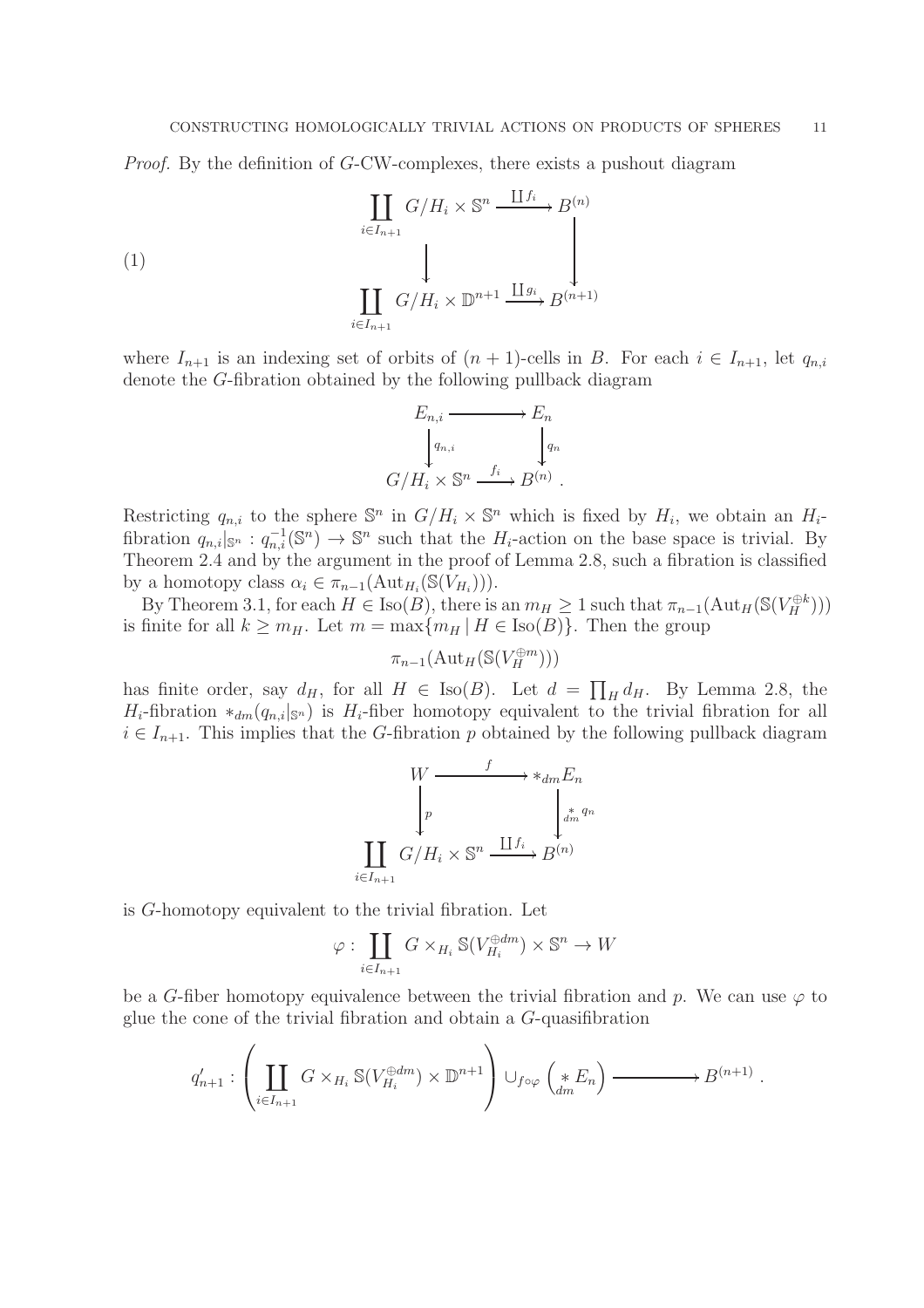A quasifibration  $p: E \to B$  is a continuous map such that the induced map

$$
p_* : \pi_i(E, p^{-1}(x), y) \to \pi_i(B, x)
$$

is an isomorphism for all  $x \in B$ ,  $y \in p^{-l}(x)$ , and  $i \geq 0$  (see [5, def. 1.1]). An Gquasifibration is defined in a analogous way so that the corresponding modules over the orbit category are isomorphic (see [21, def. 2.1]). The fact that  $q'_{n+1}$  is a G-quasifibration follows from an equivariant version of Lemma 1.4 in [5] (see also [21, lem. 2.9]). There is a construction called gammafication that converts a quasifibration to a fibration and this construction also works for G-quasifibrations (see [21, Not. 2.8]). Applying gammafication to  $q'_{n+1}$ , we obtain a G-equivariant spherical fibration  $q_{n+1}: E_{n+1} \to B^{(n+1)}$  whose fiber type is  $\{ \mathbb{S}(V_H^{\oplus dm}$  $\{\oplus dm\}$ .

Remark 4.2. Another possible way of completing the final step of the above construction is to attach trivial G-fibrations over  $(n+1)$ -cells with the space  $*_{dm}E_n$  using G-tubes (see [10, Theorem 3.1]). When these G-tubes are used one does not need the gammafication construction since one directly gets G-fibrations. This method is explained in detail in [9] and [10].

As a corollary of Proposition 4.1, we obtain the following which is also proved in [12] as Proposition 2.7.

**Proposition 4.3** (Proposition 2.7, [12]). Let G be a finite group and B be a finite dimensional G-CW-complex. Let  ${V<sub>H</sub>}$  be a compatible family of complex representations over all  $H \in \text{Iso}(B)$ . Then there exists an integer  $k \geq 1$  and a G-equivariant spherical fibration  $q: E \to B$  such that the fiber type of q is  $\{ \mathbb{S}(V_H^{\oplus k}) \}.$ 

Proof. Let

$$
\mathbf{A} = (\rho_H) \in \varprojlim_{H \in \mathcal{H}} \text{Rep}(H, U(n))
$$

where  $\mathcal{H} = \text{Iso}(B)$  and  $\rho_H$  is a representation for  $V_H$  for every  $H \in \mathcal{H}$ . Let  $q : E_{\mathcal{H}}(G, \mathbf{A}) \to$  $B_{\mathcal{H}}(G, \mathbf{A})$  denote the universal G-equivariant vector bundle with fiber type  $\mathbf{A}$  (see [20, def. 2.4]). Since  $B_{\mathcal{H}}(G, \mathbf{A})^H = BC_{U(n)}(\rho_H)$  is simply connected for all  $H \in \mathcal{H}$ , by standard obstruction theory there is a  $G$ -map  $B^{(2)} \to B_{\mathcal{H}}(G, \mathbf{A})$  (see the proof of Theorem 4.3 in [20] for details). Pulling back the universal G-equivariant bundle via this map, we obtain a G-equivariant vector bundle over  $B^{(2)}$ . The sphere bundle of this bundle is spherical G-fibration over  $B^{(2)}$  with fiber type  $\{S(V_H)\}\$ . Now the result follows from the repeated application of Proposition 4.1.

We often want the total space of a  $G$ -fibration to be  $G$ -homotopy equivalent to a finite G-CW-complex. The following theorem gives a very useful criteria for this condition:

**Proposition 4.4.** Let G be a finite group, B be a finite G-CW-complex, and  $p : E \to B$ be a G-fibration with fiber type  ${F_H}$ . If  $F_H$  is H-homotopy equivalent to a finite H-CW-complex for every  $H \in \text{Iso}(B)$ , then E is G-homotopy equivalent to a finite G-CWcomplex.

Proof. We will prove this lemma by induction over the skeletons of B. We already know that  $p^{-1}(B^{(0)})$  is G-homotopy equivalent to a finite G-CW-complex. Now assume that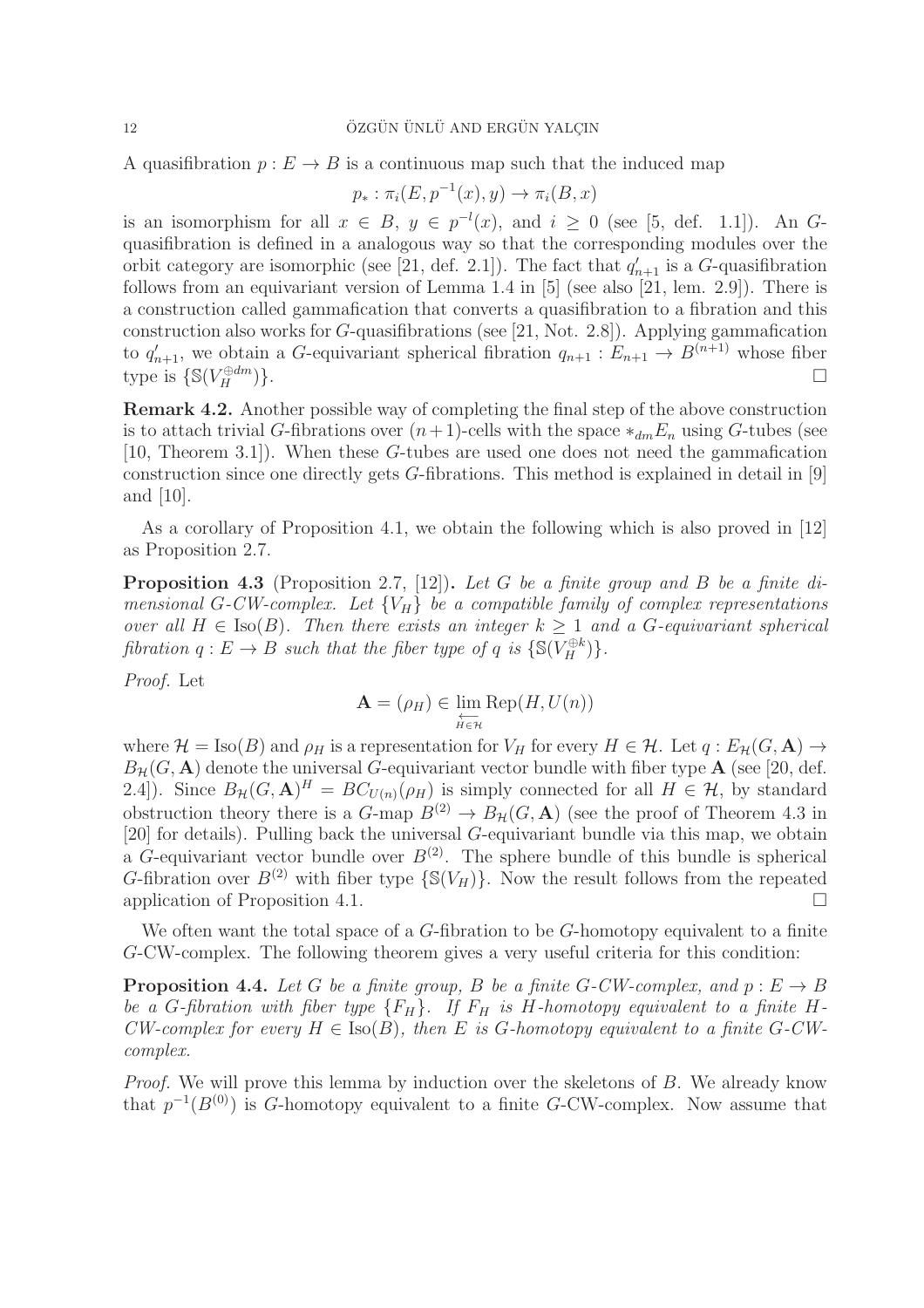$p^{-1}(B^{(n)})$  is G-homotopy equivalent to a finite G-CW-complex Z for some  $n \geq 0$ . We want to show that  $p^{-1}(B^{(n+1)})$  is G-homotopy equivalent to a finite G-CW-complex.

The pushout diagram given in  $(1)$  induces a diagram of  $G$ -spaces

(2) 
$$
f^*(E_n) \xrightarrow{\overline{f}} E_n
$$

$$
\downarrow \overline{j} \qquad \qquad \downarrow \overline{J}
$$

$$
g^*(E_{n+1}) \xrightarrow{\overline{g}} E_{n+1}
$$

where the spaces in the diagram are the total spaces of the fibrations obtained by taking pullbacks of the fibration  $q_{n+1}: E_{n+1} \to B^{(n+1)}$  via the maps f, g, j, and J. Here  $\overline{f} = \coprod f_i, g = \coprod g_i,$ 

$$
j: \coprod_{i \in I_{n+1}} G/H_i \times \mathbb{S}^n \to \coprod_{i \in I_{n+1}} G/H_i \times \mathbb{D}^{n+1}
$$

is the disjoint union of inclusion maps, and  $J: B^{(n)} \to B^{(n+1)}$  is the inclusion map. Since the inclusion map  $\mathbb{S}^n \to \mathbb{D}^{n+1}$  is a cofibration map, the *G*-map *j* is a *G*-cofibration. So, by [13, Lemma 1.26], the diagram (2) is a pushout diagram and  $\overline{j}$  is a G-cofibration.

Since  $\mathbb{D}^{n+1}$  is contractible, there is a G-fiber homotopy equivalence

$$
\coprod_{i\in I_{n+1}} G \times_{H_i} F_{H_i} \times \mathbb{D}^{n+1} \xrightarrow{\gamma} g^*(E_{n+1}).
$$

This gives a commutative diagram of the following form

$$
E_n \xleftarrow{\overline{f}}
$$
\n
$$
f^*(E_n) \xrightarrow{\overline{j}}
$$
\n
$$
g^*(E_{n+1})
$$
\n
$$
\uparrow
$$
\n
$$
E_n \xleftarrow{\overline{f} \circ \gamma'}
$$
\n
$$
\coprod_{i \in I_{n+1}} G \times_{H_i} F_{H_i} \times \mathbb{S}^n \xrightarrow{\operatorname{id} \times j} \coprod_{i \in I_{n+1}} G \times_{H_i} F_{H_i} \times \mathbb{D}^{n+1}
$$

where  $\gamma'$  is the restriction of  $\gamma$  to the boundary spheres. Such a restriction makes sense since  $\gamma$  is a fiber homotopy equivalence. Now, since both id  $\times$  j and j are G-cofibrations, by [13, Lemma 2.13], the G-space  $E_{n+1}$ , which is the pushout of the diagram in the first line, is G-homotopy equivalent to the pushout of the diagram in the second line.

To find a further homotopy equivalence, note that by induction assumption  $E_n$  is  $G$ homotopy equivalent to a finite G-CW-complex Z. So, using a similar diagram as above, we can conclude that  $E_{n+1}$  is G-homotopy equivalent to the pushout of a diagram of the following form

$$
Z \longleftarrow \coprod_{i \in I_{n+1}} G \times_{H_i} F_{H_i} \times \mathbb{S}^n \xrightarrow{\operatorname{id} \times j} \coprod_{i \in I_{n+1}} G \times_{H_i} F_{H_i} \times \mathbb{D}^{n+1} .
$$

Now, we can replace the map  $\varphi$  with a cellular one (up to homotopy) and conclude that  $E_{n+1}$  is G-homotopy equivalent to a finite G-CW-complex since the spaces Z and  $F_{H_i}$  for all  $i \in I_{n+1}$  are finite G-CW-complexes. This completes the *n*-th stage of our induction.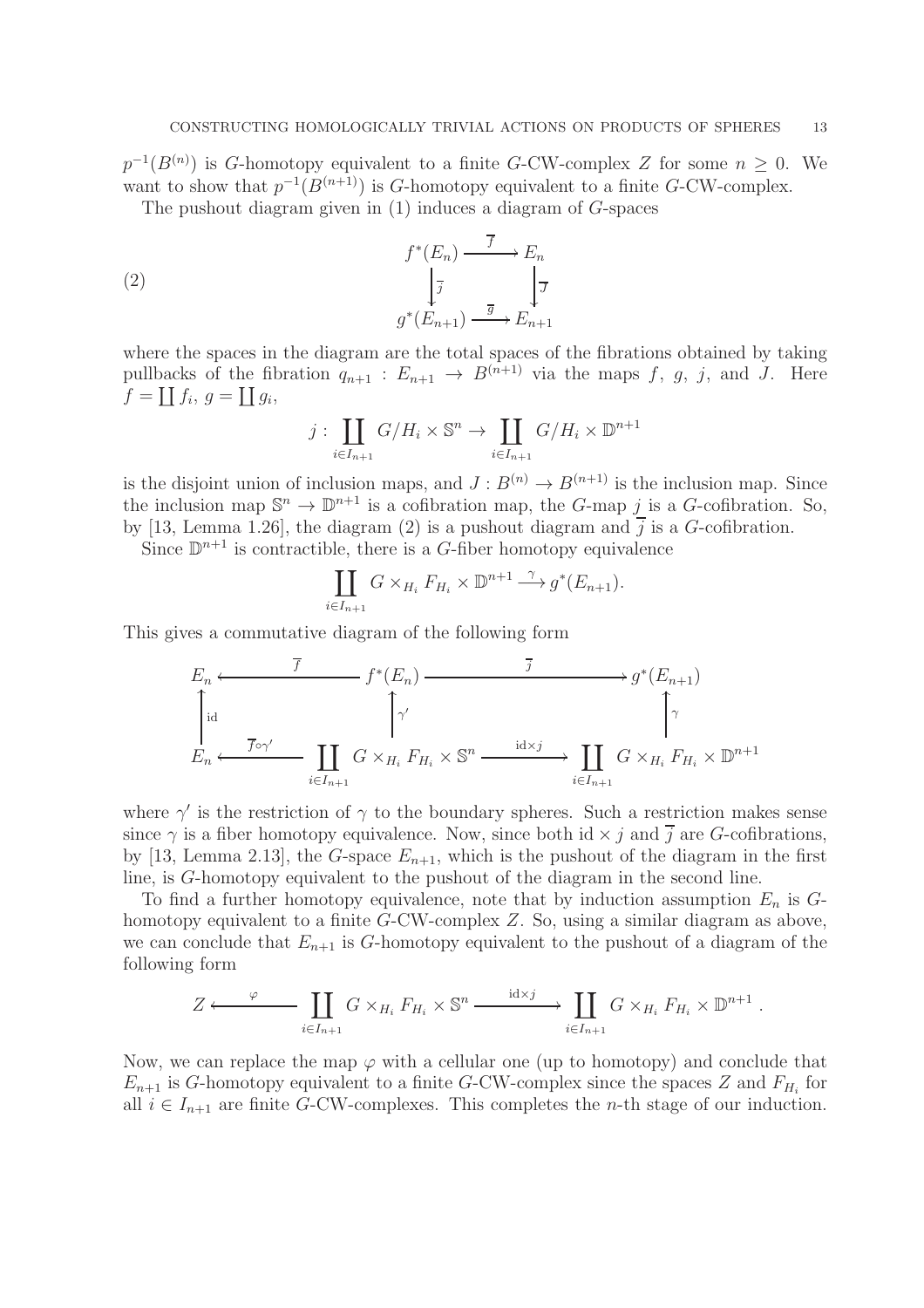Since  $B$  is a finite  $G$ -CW-complex, the induction will stop in finite steps. So, the proof is complete. □

#### 5. Proof of the main theorem

Now, we are ready to prove the main theorem of the paper. First we introduce some notation and recall some basic facts about Stiefel manifolds. For more details, we refer the reader to [19].

Let F denote the field of real numbers  $\mathbb{R}$ , complex numbers  $\mathbb{C}$ , or quaternions  $\mathbb{H}$ . For a real number the conjugation is defined by  $\overline{x} = x$ , for a complex number  $x = a + ib$  by  $\overline{x} = a - ib$ , and for a quaternion  $x = a + ib + jc + kd$  by  $\overline{x} = a - ib - jc - kd$ . On the vector space  $F<sup>n</sup>$ , we can define an inner product  $(v, w)$  by taking

$$
(v, w) = v_1 \overline{w}_1 + v_2 \overline{w}_2 + \cdots + v_n \overline{w}_n.
$$

The Stiefel manifold  $V_k(F^n)$  is defined as the subspace of  $F^{nk}$  formed by the k-tuples of vectors  $(v_1, v_2, \ldots, v_k)$  such that  $v_i \in F^n$  and for every pair  $(i, j)$ , we have  $(v_i, v_j) = 1$  if  $i = j$  and zero otherwise.

There is a sequence of fiber bundles

$$
V_n(F^n) \to \cdots \to V_{k+1}(F^n) \xrightarrow{q_k} V_k(F^n) \to \cdots \to V_2(F^n) \xrightarrow{q_1} V_1(F^n)
$$

where the map  $q_k: V_{k+1}(F^n) \to V_k(F^n)$  is defined by  $q_k(v_1,\ldots,v_{k+1}) = (v_1,\ldots,v_k)$  and the fiber of  $q_k$  is  $V_1(F^{n-k}) = \mathbb{S}^{c(n-k)-1}$  where  $c = \dim_{\mathbb{R}} F$  (see Theorem 3.8 and Corollary 3.9 in Chapter 8 of [11]). Note that the sphere bundle  $q_k : V_{k+1}(F^n) \to V_k(F^n)$  is the sphere bundle of the vector bundle  $\overline{q}_k : \overline{V}_{k+1}(F^n) \to V_k(F^n)$  where  $\overline{V}_{k+1}(F^n)$  is the space formed by  $(k+1)$ -tuples  $(v_1, \ldots, v_{k+1})$  satisfying  $(v_1, \ldots, v_k) \in V_k(F^n)$  and  $(v_i, v_{k+1}) = 0$ for all  $i = 1, \ldots, k$ .

Note that if a finite group  $G$  has a representation  $W$  over a field  $F$ , then the inner product above can be replaced by a G-invariant one and the Stiefel manifolds have natural G-actions. Moreover the sphere bundles given above become G-equivariant bundles. If the representation W has fixity f, then we have  $\dim_F W^g \leq f$  for all  $g \in G - \{1\}$ . This means if W is a faithful representation, i.e.,  $f \n\leq \dim_F W - 1$ , then the G-action on  $V_{f+1}(W)$  is free. We will be using this observation in the proof of the main theorem.

Also observe that if G has a complex representation with fixity  $f$ , then by tensoring it with  $\mathbb H$  over  $\mathbb C$ , we obtain a symplectic representation with the same fixity. So to prove Theorem 1.2, it is enough to prove the same statement for symplectic representations. On the other hand with symplectic representations unit spheres of fixed point subspaces are simply connected, so it makes the proof easier. So, we prove the following:

**Theorem 5.1.** Let  $\rho$ :  $G \rightarrow Sp(n)$  be a faithful symplectic representation with fixity f. Then there exists a finite G-CW-complex X homotopy equivalent to a product of  $f + 1$ spheres such that the  $G$  action the homology of  $X$  is trivial.

*Proof.* Let W denote the H-space corresponding to the representation  $\rho$ . Define  $X_1 =$  $V_1(W)$ . We will construct finite G-CW-complexes  $X_2, X_3, \ldots, X_{f+1}$  recursively. For all i, the G-CW-complex  $X_i$  will be homotopy equivalent to a product of i spheres and will satisfy the following property: If  $H \in Iso(X_i)$ , then  $V_i(W)^H \neq \emptyset$  where  $Iso(X_i)$  denotes the set of isotropy subgroups of  $X_i$ .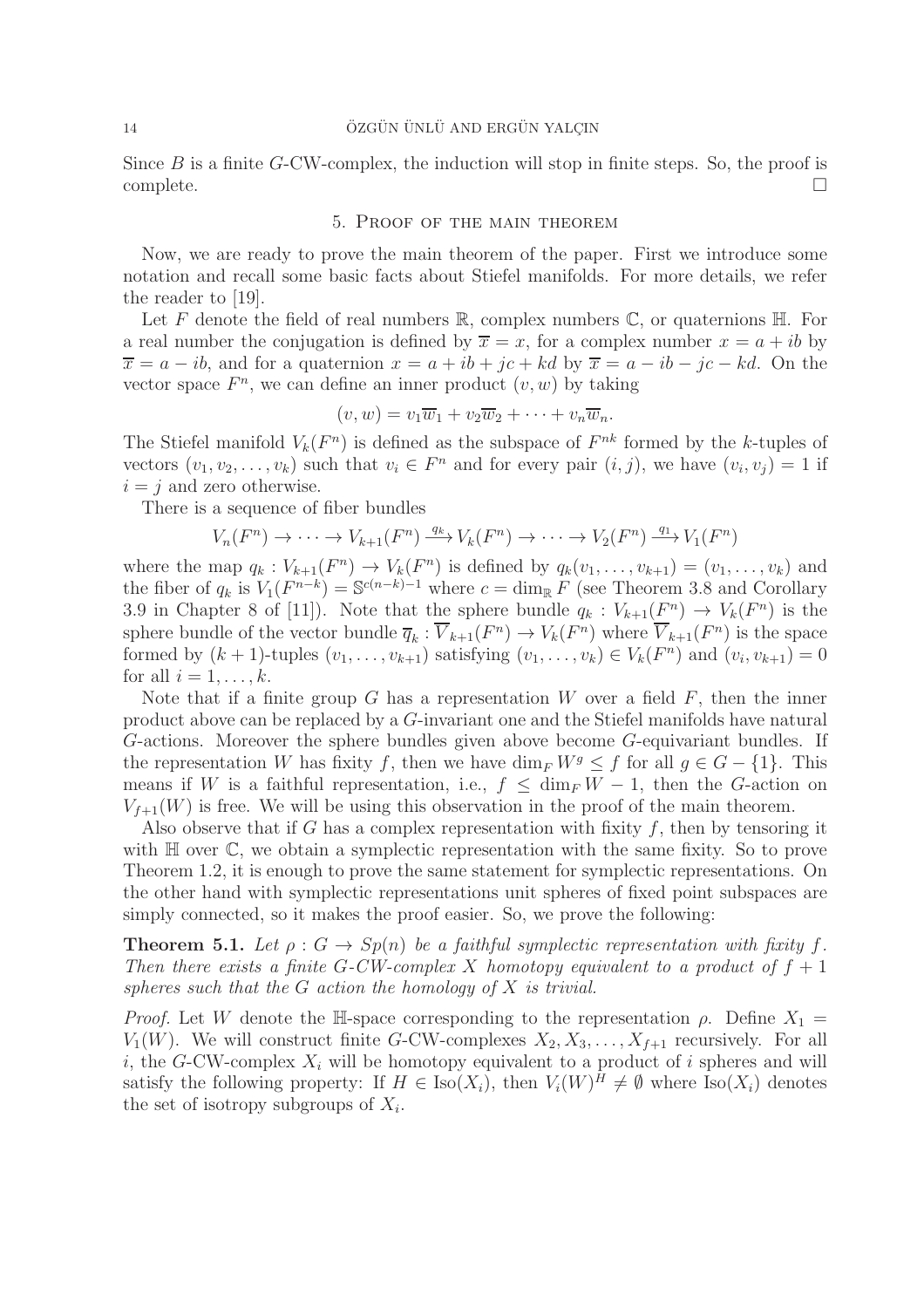Assume that  $X_i$  is constructed for some  $i \geq 1$ . Note that for every  $H \leq G$ , the fixed point set  $V_i(W)^H$  is either empty or simply connected. Since for every  $H \in \text{Iso}(X_i)$ we have  $V(W_i)^H \neq \emptyset$ , by standard equivariant obstruction theory there exists a G-map  $f: X_i^{(2)} \to V_i(W)$ . By pulling back the G-bundle  $q_i: V_{i+1}(W) \to V_i(W)$  via f, we obtain a G-equivariant vector bundle over  $X_i^{(2)}$  with fiber type  $\{S(V_H)\}\$ . Note that this is a compatible family defined over all  $H \in Iso(X_i)$  where  $V_H$  is the H-space  $(\overline{q}_i)^{-1}(b)$  for some  $b \in V_i(W)^H$ .

Now, applying Proposition 4.1 repeatedly to this G-fibration, we obtain a spherical G-fibration  $E_i \to X_i$  with fiber type  $\{S(V_H^{\oplus k})\}$  for some  $k \geq 1$ . By taking further fiber joins, we can assume that  $E_n$  is a trivial fibration non-equivariantly and the action on the homology of the total space is trivial. This is shown below in Lemma 5.2. Now, by Proposition 4.4,  $E_i$  is G-homotopy equivalent to a finite G-CW-complex Y. Hence we can take  $X_{i+1}$  as Y and continue the induction until we reach  $X_{f+1}$ . At this stage, we have  $(V_{f+1}(W))^H \neq \emptyset$  implies  $H = \{1\}$ , so we can conclude that the G-action on  $X_{f+1}$  is free.

**Lemma 5.2.** Let  $p : E \to B$  be a G-fibration over a finite G-CW-complex B and n be a positive integer. Suppose that p has fiber type  ${F_H}$  such that  $F_H$  is homotopy equivalent to the sphere  $\mathbb{S}^n$  for all  $H \in \text{Iso}(B)$ . Then, there is an integer  $k \geq 1$  such that  $*_k p : *_k E \to B$ is non-equivariantly homotopy equivalent to the trivial fibration. Moreover, if the G-action on the cohomology of B is trivial, then there is an integer  $m > 0$  such that for every even number  $k > m$ , the G-action on the cohomology of  $*_k E$  is also trivial.

Proof. The first part of the lemma is well-known and it follows from the fact that the homotopy groups of  $\text{Aut}(S^n)$  is finite. For the second part, observe that since the resulting fibration is homotopy equivalent to the trivial fibration, it is in particular an orientable fibration, i.e.,  $\pi_1(B)$  action on the homology of F is trivial. So, there exists a consistent choice of generators for  $H^n(F_b) \cong \mathbb{Z}$  for all  $b \in B$ . Note that this gives a G-action on the cohomology of the fibers  $H^n(F_b)$  which is defined by

$$
g^*: H^n(F_b) \to H^n(F_{gb}) \cong H^n(F_b)
$$

where the isomorphism on the right comes from identifications of generators that we have chosen. Observe that this action in general can be nontrivial since a generator  $u$  can go to  $-u$  but if we take the fiber join of p with itself, then we can assume that this action is trivial for all  $b \in B$ . So for every even number k, the fibration  $*_k p$  will have this property.

For an orientable spherical fibration there is a Serre spectral sequence

$$
E_2^{p,q} = H^p(B, H^q(F)) \Longrightarrow H^{p+q}(E).
$$

Note that for a G-fibration, all the terms in this spectral sequence will be  $\mathbb{Z}G$ -modules and the differentials will be  $\mathbb{Z}G$ -module homomorphisms since every  $q \in G$  induces a fiber preserving continuous map  $q : E \to E$ . In our case, we have a two line spectral sequence and it is easy to see that by choosing  $k$  large enough, we can assume that  $N = \dim(\ast_k \mathbb{S}^n) \ge \dim B$ , and hence we can conclude that  $H^i(E) \cong H^i(B)$  for  $i < N$  and  $H^{i}(E) \cong H^{i-N}(B, H^N(F))$  for  $i \geq N$ . Since G acts trivially on  $H^{*}(B)$ , we have trivial action on  $H^*(E)$  if the G-action on  $H^{i-N}(B, H^N(F))$  is trivial for all  $i \geq N$ . Note that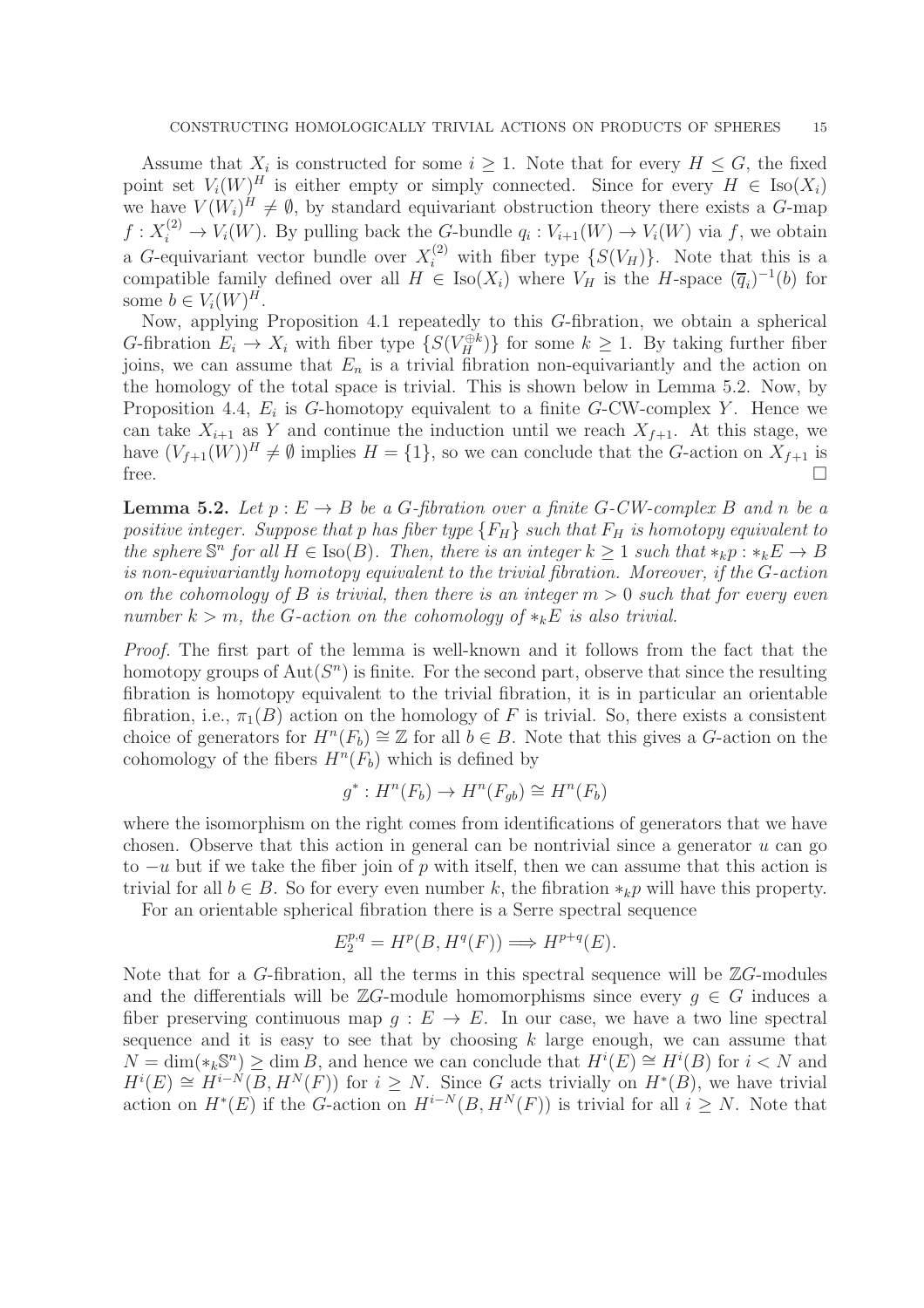the Serre spectral sequence has a product structure, so the action on  $H^*(B, H^N(F))$  is trivial if the G-action on  $H^0(B, H^N(F))$  is trivial. Note that  $H^0(B, H^n(F))$  is the kernel of the map

$$
d^1: \text{Hom}_{\mathbb{Z}}(C_0(B), H^N(F)) \to \text{Hom}_{\mathbb{Z}}(C_1(B), H^N(F))
$$

and as a  $\mathbb{Z}G$ -module

$$
\text{Hom}_{\mathbb{Z}}(C_i(B), H^N(F)) \cong \bigoplus_{\sigma \in I_i} \text{Hom}_{\mathbb{Z}}(\text{Ind}_{G_{\sigma}}^G \mathbb{Z}_{\sigma}, H^N(F_{\sigma}))
$$

for  $i = 0, 1$  where the G-action on  $H^N(F_\sigma)$  is the one described above. So if k is a large even number, then this action is trivial, and we can conclude that  $H^0(B, H^N(F)) \cong H^0(B)$  as ZG-modules, and hence  $H^0(B, H^N(F))$  is a trivial ZG-module. This completes the proof of the lemma.

Acknowledgement. We thank Natalia Castellana for directing us towards Møller's work on equivariant Federer spectral sequence for calculating the homotopy groups of the monoid  $\text{Aut}_H(F_H)$ . We also thank the referee for careful reading of the paper and for corrections and remarks on the first version of the paper.

#### **REFERENCES**

- [1] A. Adem, J. F. Davis, and Ö. Unlü, Fixity and free group actions on products of spheres, Comment. Math. Helv. 79 (2004), 758–778.
- [2] A. Adem and J. H. Smith, Periodic complexes and group actions, Ann. of Math. (2) 154 (2001), 407–435.
- [3] G. Bredon, Equivariant Cohomology Theories, Lecture Notes in Mathematics 34, Springer-Verlag, 1967.
- [4] F. Connolly and S. Prassidis, *Groups which act freely on*  $\mathbb{R}^m \times \mathbb{S}^{n-1}$ , Topology 28 (1989), 133–148.
- [5] A. Dold and R. Lashoff, Principal quasi-fibrations and fibre homotopy equivalence of bundles, Illinois J. Math. 3 (1959), 285–305.
- [6] K. Ehrlich, The obstruction to the finiteness of the total space of a fibration, Michigan Math. J. 28 (1981), 19–38.
- [7] H. Federer, A study of function spaces by spectral sequences, Trans. Amer. Math. Soc. 82 (1956), 340-361.
- [8] C. French, The equivariant J-homomorphism, Homology Homotopy Appl. 5 (2003), 161–212.
- [9] A. Güçlükan Ilhan, *Obstructions for constructing G-equivariant fibrations*, PhD. thesis  $(2011)$ .
- [10] A. Güçlükan İlhan, *Obstructions for constructing equivariant fibrations*, preprint, arXiv:1110.3880.
- [11] D. Husemoller, Fibre Bundles, Third edition, Graduate Texts in Mathematics 20, Springer-Verlag, New York, 1994.
- [12] M. Klaus, Constructing free actions of p-groups on products of spheres, Algebr. Geom. Topol. 11 (2011), 3065–3084.
- [13] W. Lück, Transformation Groups and Algebraic K-Theory, Lecture Notes in Mathematics, vol. 1408, Springer-Verlag, Berlin, 1989.
- [14] J. M. Møller, On equivariant function spaces, Pacific J. Math. 142 (1990), 103–119.
- [15] R. Oliver, Free compact group actions on products of spheres, Algebraic Topology: Aarhus, Denmark 1978, Lecture Notes in Mathematics 763, Springer-Verlag, Berlin, 1979, pp. 539–548.
- [16] U. Ray, Free linear actions of finite groups on products of spheres, J. Algebra 147 (1992), 456–490.
- [17] J. Stasheff, A classification theorem for fiber spaces, Topology 2 (1963), 239-246.
- [18] O. Unlü, Constructions of free group actions on products of spheres, PhD. thesis (2004).

 $\Box$